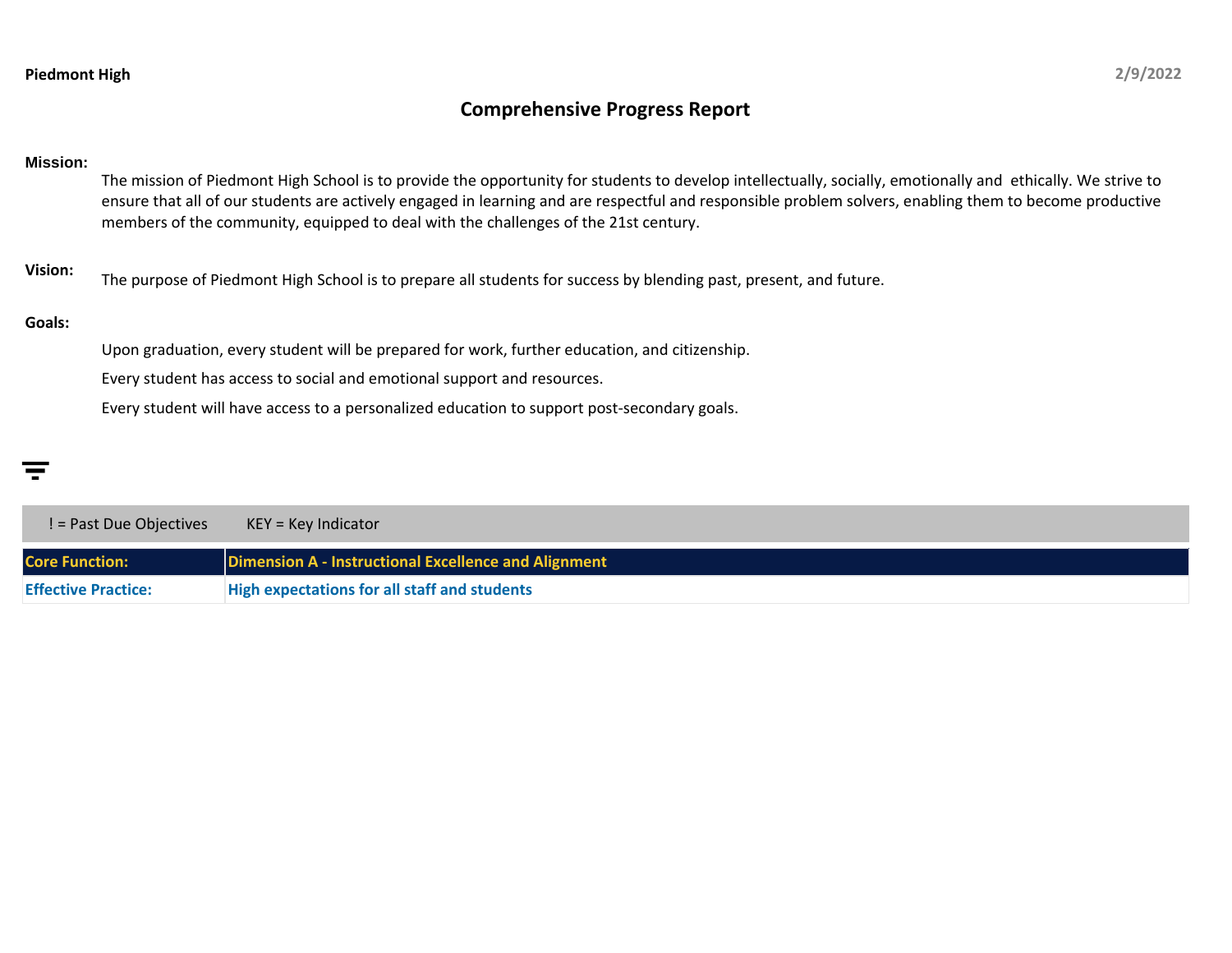|                                                                                                                                                                                                                                                                                                                                                                                                                                                                                                                                                                                                                                                                                                                                                                                                                                                                                                                                                                                                                                                                                                                                                                                                                                                                                                                                                                                     | <b>Limited Development</b> |  |
|-------------------------------------------------------------------------------------------------------------------------------------------------------------------------------------------------------------------------------------------------------------------------------------------------------------------------------------------------------------------------------------------------------------------------------------------------------------------------------------------------------------------------------------------------------------------------------------------------------------------------------------------------------------------------------------------------------------------------------------------------------------------------------------------------------------------------------------------------------------------------------------------------------------------------------------------------------------------------------------------------------------------------------------------------------------------------------------------------------------------------------------------------------------------------------------------------------------------------------------------------------------------------------------------------------------------------------------------------------------------------------------|----------------------------|--|
| <b>Initial Assessment:</b><br>Administration meets with each grade level at the beginning of the year<br>to go over the UCPS Student Code of Conduct as well as school-level<br>rules and procedures. Each student is given a copy of our Student<br>Handbook which includes the UCPS Student Code of Conduct, our<br>school level rules and procedures and MTSS suggestions. Each student<br>and parent has to sign a form stating they have received a copy and<br>understand the terms.<br>Classroom teachers are required to create and communicate their own<br>set of classroom rules and procedures and to follow them with fidelity.<br>In our survey, the majority of teachers stated that as a whole, most<br>teachers have a set of rules and employ effective classroom<br>management. The area to improve is the positive teaching,<br>reinforcement and rewards.<br>We have implemented a new program entitled Panther Positivity<br>Coupons. Teachers will be given 2 coupons each 6 weeks and they will<br>give them to students that they see doing the right things to include<br>discipline, attendance, service learning, etc. The students can then turn<br>the coupons in to counselors/administrators each Wednesday in the<br>lunchroom and receive a reward.<br>Teachers are also sending Panther Success cards home in the mail to<br>recognize students. | 09/30/2019                 |  |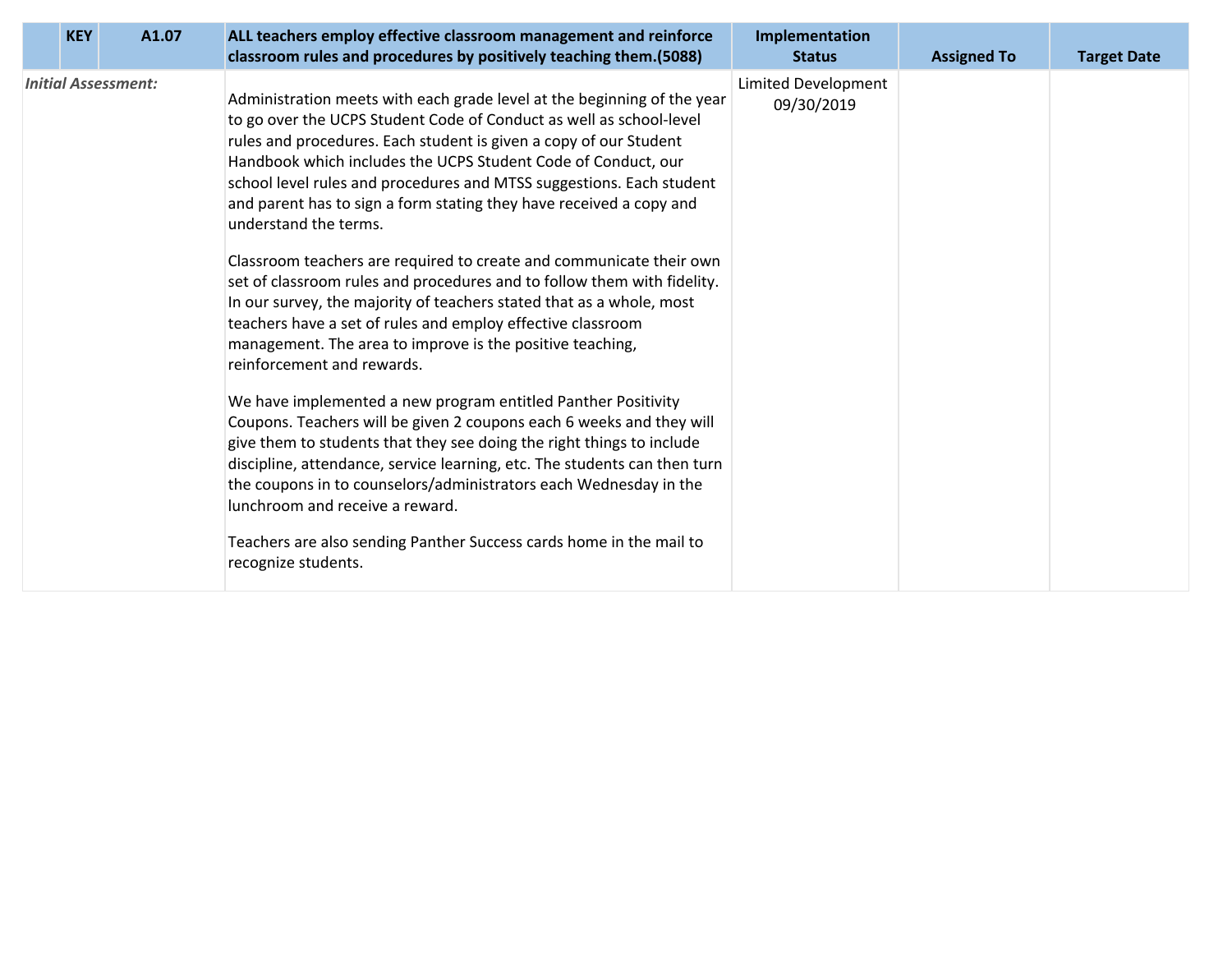| <b>How it will look</b><br>when fully met: |        | Students will be aware of the rules and policies of UCPS and Piedmont<br>High School through various avenues as handbook, website, personal<br>communication and administrative meetings. There will be a rewards<br>system in place to recognize students who follow said rules. Our major<br>focus for the 2021-2022 school year is to re-engage our students in all<br>classrooms. Below is our school goal:<br>"I will re-engage my students by building positive relationships,<br>providing relevance in my instruction, and an emphasis on learner-<br>driven rigor. I will provide my students with authentic learning<br>experiences and student-centered evidences of learning to reconnect at<br>Piedmont High School." |                     | <b>Mari McTamney</b> | 06/08/2022 |
|--------------------------------------------|--------|------------------------------------------------------------------------------------------------------------------------------------------------------------------------------------------------------------------------------------------------------------------------------------------------------------------------------------------------------------------------------------------------------------------------------------------------------------------------------------------------------------------------------------------------------------------------------------------------------------------------------------------------------------------------------------------------------------------------------------|---------------------|----------------------|------------|
| <b>Actions</b>                             |        |                                                                                                                                                                                                                                                                                                                                                                                                                                                                                                                                                                                                                                                                                                                                    | 4 of 6 (67%)        |                      |            |
|                                            |        | 10/14/19 Panther Positivity Program/Coupon-Each 6 weeks, teachers will give<br>out 2 coupons each to deserving students. The guidance department is<br>in the cafeteria daily with treats and prizes for students who turn in<br>their Panther Positivity Coupons.                                                                                                                                                                                                                                                                                                                                                                                                                                                                 | Complete 01/15/2021 | Mari McTamney        | 05/28/2021 |
|                                            | Notes: |                                                                                                                                                                                                                                                                                                                                                                                                                                                                                                                                                                                                                                                                                                                                    |                     |                      |            |
|                                            |        | 11/14/19 Assembly at the beginning of 2nd semester to revisit rules and<br>expectations.                                                                                                                                                                                                                                                                                                                                                                                                                                                                                                                                                                                                                                           | Complete 01/12/2021 | Mari McTamney        | 05/28/2021 |
|                                            | Notes: |                                                                                                                                                                                                                                                                                                                                                                                                                                                                                                                                                                                                                                                                                                                                    |                     |                      |            |
|                                            |        | 11/14/19 Teachers will be expected to contact parents when a referral is initiated<br>or misbehavior takes place in class. Administrators will follow up on<br>referral in Ed Handbook and assign appropriate consequences.                                                                                                                                                                                                                                                                                                                                                                                                                                                                                                        | Complete 05/03/2021 | Mari McTamney        | 05/28/2021 |
|                                            | Notes: |                                                                                                                                                                                                                                                                                                                                                                                                                                                                                                                                                                                                                                                                                                                                    |                     |                      |            |
|                                            |        | 11/14/19 Teachers will mail home Panther Success cards to recognize students<br>for following the rules and doing the right thing.                                                                                                                                                                                                                                                                                                                                                                                                                                                                                                                                                                                                 |                     | Mari McTamney        | 06/03/2022 |
|                                            |        | Notes: This is ongoing and we will continue this for the 2021-2022 school year.<br>One of our major focuses will be building strong, positive relationships<br>with our students for re-engagement.                                                                                                                                                                                                                                                                                                                                                                                                                                                                                                                                |                     |                      |            |
|                                            |        | 10/11/21 School administration will visit classrooms and provide feedback based<br>on our teacher's classroom management and the learning<br>environments that they have created.                                                                                                                                                                                                                                                                                                                                                                                                                                                                                                                                                  |                     | Patrick Ledford      | 06/08/2022 |
|                                            | Notes: |                                                                                                                                                                                                                                                                                                                                                                                                                                                                                                                                                                                                                                                                                                                                    |                     |                      |            |
|                                            |        |                                                                                                                                                                                                                                                                                                                                                                                                                                                                                                                                                                                                                                                                                                                                    |                     |                      |            |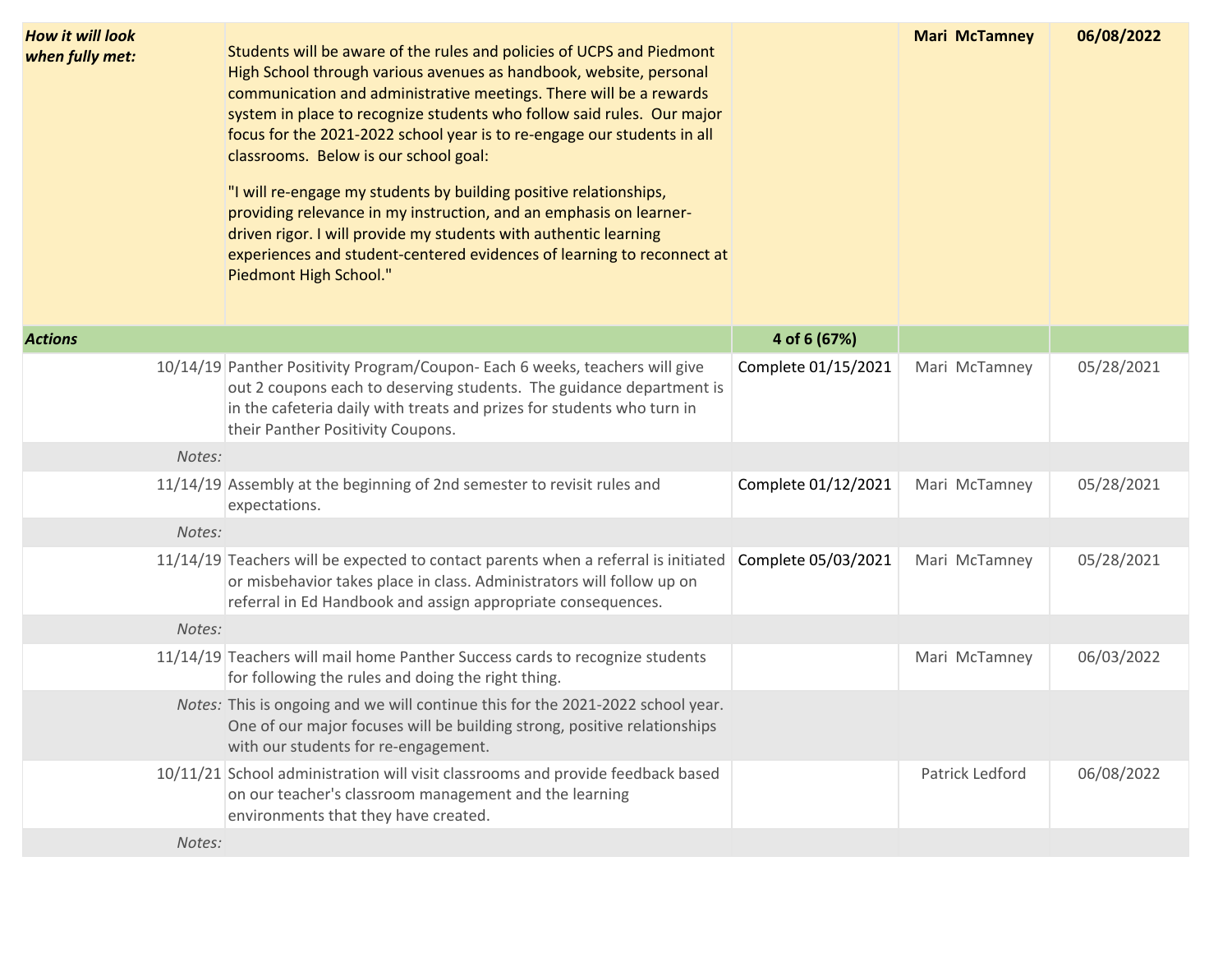|        | 2/9/22 We will hold our second semester grade level assemblies in person for<br>Spring 2022. We will discuss discipline data from 1st semester with<br>students and reiterate our expectations at Piedmont High School. Our<br>goal is to provide a safe and orderly learning environment for all<br>students and will ensure that students know our expectations. | Complete 01/26/2022 | Patrick Ledford | 06/08/2022 |
|--------|--------------------------------------------------------------------------------------------------------------------------------------------------------------------------------------------------------------------------------------------------------------------------------------------------------------------------------------------------------------------|---------------------|-----------------|------------|
| Notes: |                                                                                                                                                                                                                                                                                                                                                                    |                     |                 |            |

| <b>Core Function:</b><br><b>Dimension A - Instructional Excellence and Alignment</b> |                            |       |                                                                                                                                                                                                                                                                                                                                                                                                                                                                                                                                                                                                                                                                                                                                                                                                                                                                                                                                                                                                                                                                                                                                                                                                                            |                                          |                    |                    |
|--------------------------------------------------------------------------------------|----------------------------|-------|----------------------------------------------------------------------------------------------------------------------------------------------------------------------------------------------------------------------------------------------------------------------------------------------------------------------------------------------------------------------------------------------------------------------------------------------------------------------------------------------------------------------------------------------------------------------------------------------------------------------------------------------------------------------------------------------------------------------------------------------------------------------------------------------------------------------------------------------------------------------------------------------------------------------------------------------------------------------------------------------------------------------------------------------------------------------------------------------------------------------------------------------------------------------------------------------------------------------------|------------------------------------------|--------------------|--------------------|
|                                                                                      | <b>Effective Practice:</b> |       | <b>Curriculum and instructional alignment</b>                                                                                                                                                                                                                                                                                                                                                                                                                                                                                                                                                                                                                                                                                                                                                                                                                                                                                                                                                                                                                                                                                                                                                                              |                                          |                    |                    |
|                                                                                      | <b>KEY</b>                 | A2.04 | Instructional Teams develop standards-aligned units of instruction for<br>each subject and grade level.(5094)                                                                                                                                                                                                                                                                                                                                                                                                                                                                                                                                                                                                                                                                                                                                                                                                                                                                                                                                                                                                                                                                                                              | Implementation<br><b>Status</b>          | <b>Assigned To</b> | <b>Target Date</b> |
|                                                                                      | <b>Initial Assessment:</b> |       | Each department meets as a whole to discuss standards, common<br>assessments, instructional practices, curriculum alignment and data.<br>Within each department, there are leveled PLC meetings that occur<br>once a month at a minimum. For example, Math 1 teachers meet to go<br>over any NC Check-In data, common assessment data and to plan<br>instructional units to include emphasis on power standards. They share<br>best practices as well as develop tutoring schedules and credit recovery<br>remediation schedule to address weaknesses and to reteach standards<br>not mastered.<br>Our ELL teacher provides our teachers with supplemental activities to<br>reinforce English concepts and vocabulary. She also pulls students 4th<br>block to work with them on ELL curriculum. Our EC teachers invite<br>regular ed teachers into the IEP meetings to discuss accommodations<br>as well as strategies to help students be successful in the classroom.<br>We also have certain co-taught courses in which a regular ed teacher is<br>paired with an EC teacher to collaborate on student instruction.<br>Teachers share activities, tests, resources, etc., via Canvas and county<br>level repositories. | <b>Limited Development</b><br>11/14/2019 |                    |                    |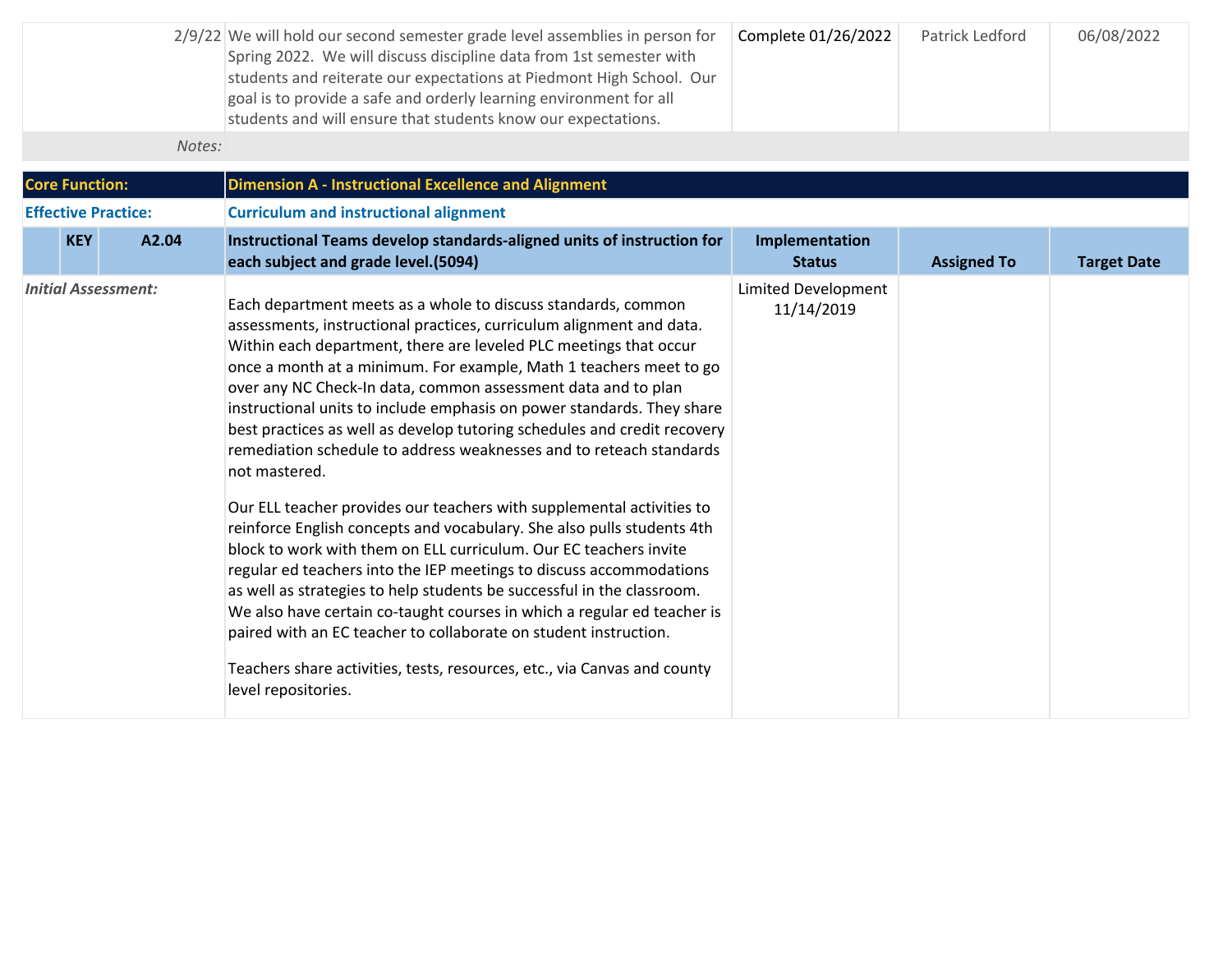| <b>How it will look</b><br>when fully met: | For the 2021-2022 schoolyear, our goal is for our PLCs to analyze<br>common assessment data for each unit of instruction and come up with<br>a strategic plan to address the academic needs of our students. Our<br>PLCs will focus on three simple questions:<br>1. What do I want my students to learn? (Our standards)<br>2. How am I going to know if my students are learning? (assessment<br>data)<br>3. What am I going to do for those that did not learn the material? (A<br>plan to reteach)<br>Through common assessments and data dives, our teachers will be able<br>to use item analysis's to identify specific standards/areas that individual<br>students are struggling in. Through meaningful discussions with<br>colleagues, our teachers will be able to have a plan of action to address<br>material that students did not master. They will also be able to identify<br>their areas of strengths. |               | <b>Dylan Stamey</b> | 06/08/2022 |
|--------------------------------------------|-------------------------------------------------------------------------------------------------------------------------------------------------------------------------------------------------------------------------------------------------------------------------------------------------------------------------------------------------------------------------------------------------------------------------------------------------------------------------------------------------------------------------------------------------------------------------------------------------------------------------------------------------------------------------------------------------------------------------------------------------------------------------------------------------------------------------------------------------------------------------------------------------------------------------|---------------|---------------------|------------|
| <b>Actions</b>                             |                                                                                                                                                                                                                                                                                                                                                                                                                                                                                                                                                                                                                                                                                                                                                                                                                                                                                                                         | 0 of 2 $(0%)$ |                     |            |
|                                            | 10/20/21 Monthly PLC meetings to discuss content, lessons, and build common<br>assessments.                                                                                                                                                                                                                                                                                                                                                                                                                                                                                                                                                                                                                                                                                                                                                                                                                             |               | Patrick Ledford     | 06/08/2022 |
| Notes:                                     |                                                                                                                                                                                                                                                                                                                                                                                                                                                                                                                                                                                                                                                                                                                                                                                                                                                                                                                         |               |                     |            |
|                                            | 10/20/21 Deep data dive meetings to analyze common assessment data for all<br>three periods. Teachers will have meaningful conversations to assist<br>each other in growing and to have a positive impact on our student's<br>understanding.                                                                                                                                                                                                                                                                                                                                                                                                                                                                                                                                                                                                                                                                            |               | Patrick Ledford     | 06/08/2022 |

*Notes:*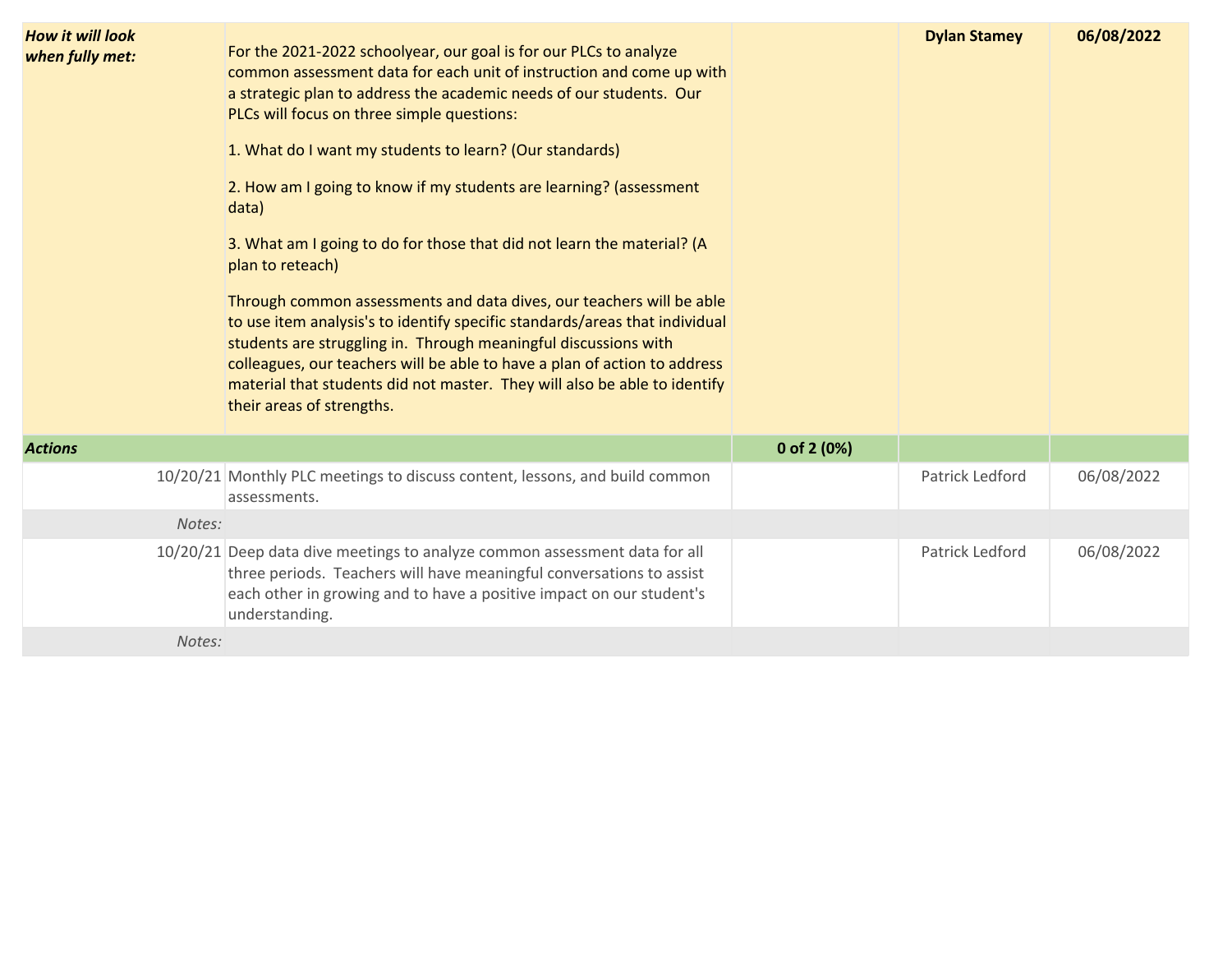| <b>Core Function:</b>                      |            |                            | <b>Dimension A - Instructional Excellence and Alignment</b>                                                                                                                                                                                                                                                                                                                                                                                                                     |                                   |                     |                    |  |
|--------------------------------------------|------------|----------------------------|---------------------------------------------------------------------------------------------------------------------------------------------------------------------------------------------------------------------------------------------------------------------------------------------------------------------------------------------------------------------------------------------------------------------------------------------------------------------------------|-----------------------------------|---------------------|--------------------|--|
|                                            |            | <b>Effective Practice:</b> | <b>Student support services</b>                                                                                                                                                                                                                                                                                                                                                                                                                                                 |                                   |                     |                    |  |
|                                            | <b>KEY</b> | A4.01                      | The school implements a tiered instructional system that allows<br>teachers to deliver evidence-based instruction aligned with the<br>individual needs of students across all tiers.(5117)                                                                                                                                                                                                                                                                                      | Implementation<br><b>Status</b>   | <b>Assigned To</b>  | <b>Target Date</b> |  |
| <b>Initial Assessment:</b>                 |            |                            | We are following UCPS district Tier 1 instructional model for Gradual<br>Release of Responsibility.<br>We are utilizing the data dashboard to identify students in need of<br>interventions (behaviors, academics and attendance).<br>School personnel attends MTSS professional development.<br>Teachers participate in focused professional development activities at<br>the school and district level.                                                                       | Limited Development<br>11/14/2019 |                     |                    |  |
|                                            |            |                            | Priority Score: 3<br><b>Opportunity Score: 3</b>                                                                                                                                                                                                                                                                                                                                                                                                                                | Index Score: 9                    |                     |                    |  |
| <b>How it will look</b><br>when fully met: |            |                            | Fully implemented MTSS process will identify and provide targeted<br>interventions and strategies for students falling within data parameters<br>set by the MTSS team.<br>Up to date data dashboard<br>Use of Ed-handbook reports to disaggragate behavior data supported<br>with behavioral intervention plans when needed.<br>We will use attendance data to track and identify students with<br>attendance issues outside our policy.<br>Agendas/minutes from MTSS meetings. |                                   | <b>Dylan Stamey</b> | 06/08/2022         |  |
| <b>Actions</b>                             |            |                            |                                                                                                                                                                                                                                                                                                                                                                                                                                                                                 | 5 of 6 (83%)                      |                     |                    |  |
|                                            |            | Notes:                     | 11/17/20 We have added an instructional coach through Mr. Schneider to meet<br>with teachers to discuss classroom instructional support and to provide<br>virtual support. He provides professional development and one on one<br>meetings on Fridays.                                                                                                                                                                                                                          | Complete 11/17/2020               | Patrick Ledford     | 12/21/2020         |  |
|                                            |            |                            |                                                                                                                                                                                                                                                                                                                                                                                                                                                                                 |                                   |                     |                    |  |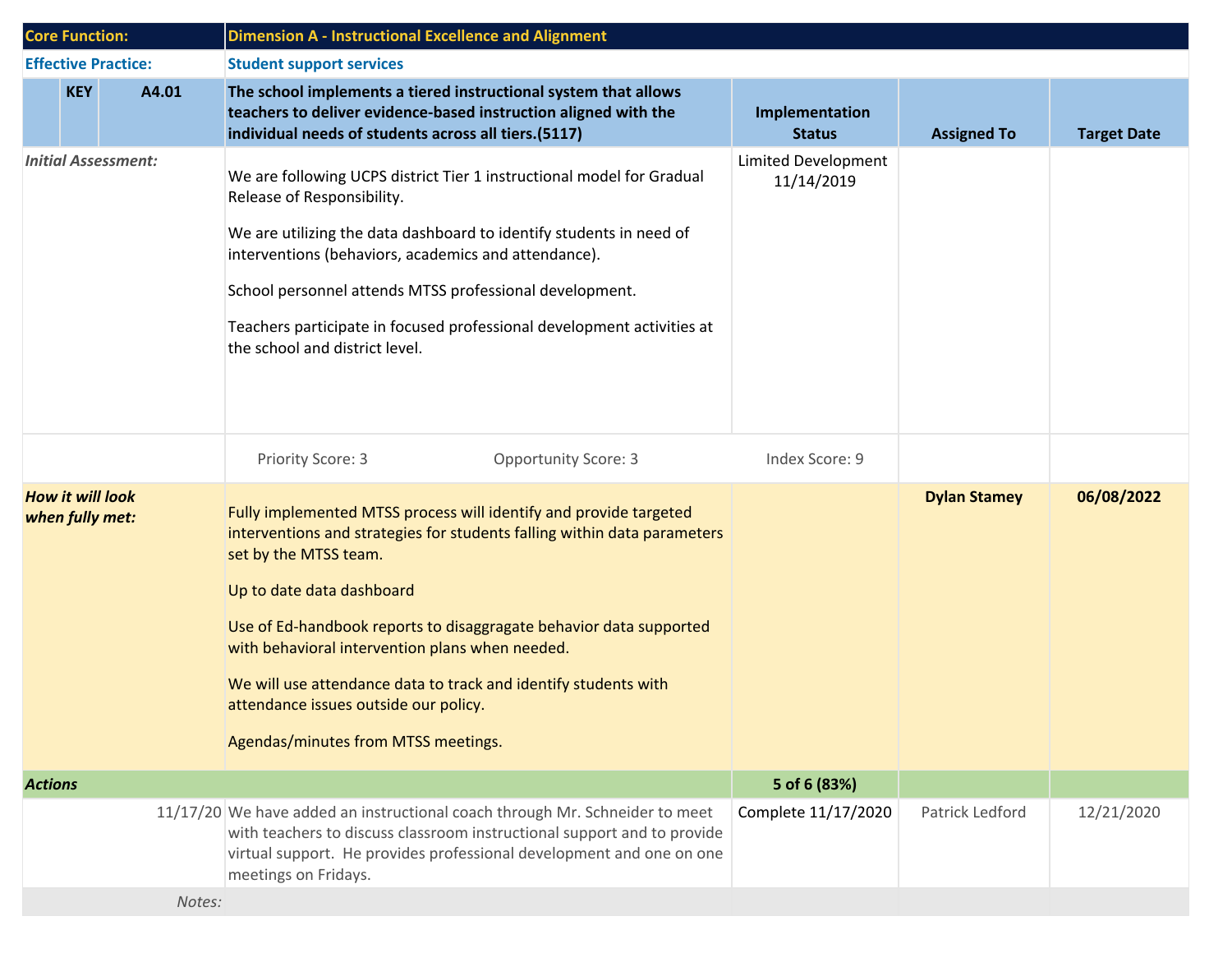|                                              | students in managing their emotions, and arrange for supports and<br>interventions when necessary.(5124)                                                                                                                                                                                                                                                                                                                                                                                | Implementation<br><b>Status</b> | <b>Assigned To</b> | <b>Target Date</b> |
|----------------------------------------------|-----------------------------------------------------------------------------------------------------------------------------------------------------------------------------------------------------------------------------------------------------------------------------------------------------------------------------------------------------------------------------------------------------------------------------------------------------------------------------------------|---------------------------------|--------------------|--------------------|
| <b>Sustainability</b><br><b>KEY</b><br>A4.06 | 6/16/2021<br>This is not an objective that will go away after one school year. We will<br>continue to analyze our student's growth and provide necessary<br>interventions and supports.<br>ALL teachers are attentive to students' emotional states, guide                                                                                                                                                                                                                              |                                 |                    |                    |
| <b>Experience</b>                            | 6/16/2021<br>Our MTSS team was led by our school culture coach and met monthly<br>in order to analyze student data and ensure that our support systems<br>are in place for all students.                                                                                                                                                                                                                                                                                                |                                 |                    |                    |
| <b>Evidence</b>                              | 6/16/2021<br>Please view our uploaded Google folder.                                                                                                                                                                                                                                                                                                                                                                                                                                    |                                 |                    |                    |
| <b>Implementation:</b>                       |                                                                                                                                                                                                                                                                                                                                                                                                                                                                                         | 06/16/2021                      |                    |                    |
| Notes:                                       |                                                                                                                                                                                                                                                                                                                                                                                                                                                                                         |                                 |                    |                    |
|                                              | 10/18/21 Ms. Weycker and our school MTSS team will meet once a month to<br>monitor our dashboard and ensure that the needs of our students are<br>being met.                                                                                                                                                                                                                                                                                                                            |                                 | Mari McTamney      | 06/08/2022         |
| Notes:                                       |                                                                                                                                                                                                                                                                                                                                                                                                                                                                                         |                                 |                    |                    |
|                                              | 11/14/19 Attendance counselor will run reports to identify students who have<br>not been in attendance on their face to face days and who have not<br>been logging in to Canvas to be marked "Present Off Site." Grade level<br>administrators and counseling will review this information and make<br>contact with the parents and students to encourage attendance and<br>engagement. We will also be in contact with all teachers involved to<br>provide them with accurate updates. | Complete 11/13/2020             | Dylan Stamey       | 05/28/2021         |
| Notes:                                       |                                                                                                                                                                                                                                                                                                                                                                                                                                                                                         |                                 |                    |                    |
|                                              | $2/3/21$ We have partnered with Wingate University to provide instructional<br>tutors for our at risk students. Our culture coach and guidance<br>department will identify students from each grade level who will<br>benefit from additional support.                                                                                                                                                                                                                                  | Complete 05/28/2021             | Lindsay Weycker    | 05/28/2021         |
| Notes:                                       |                                                                                                                                                                                                                                                                                                                                                                                                                                                                                         |                                 |                    |                    |
|                                              | 11/17/20 Continue to update data dashboard                                                                                                                                                                                                                                                                                                                                                                                                                                              | Complete 05/24/2021             | Dylan Stamey       | 05/28/2021         |
| Notes:                                       |                                                                                                                                                                                                                                                                                                                                                                                                                                                                                         |                                 |                    |                    |
|                                              | 11/17/20 Data manager will run reports to identify student failures and teacher<br>failure rates. These reports will be shared with grade level<br>administrators and counselors for follow-up.                                                                                                                                                                                                                                                                                         | Complete 02/18/2021             | Dylan Stamey       | 05/28/2021         |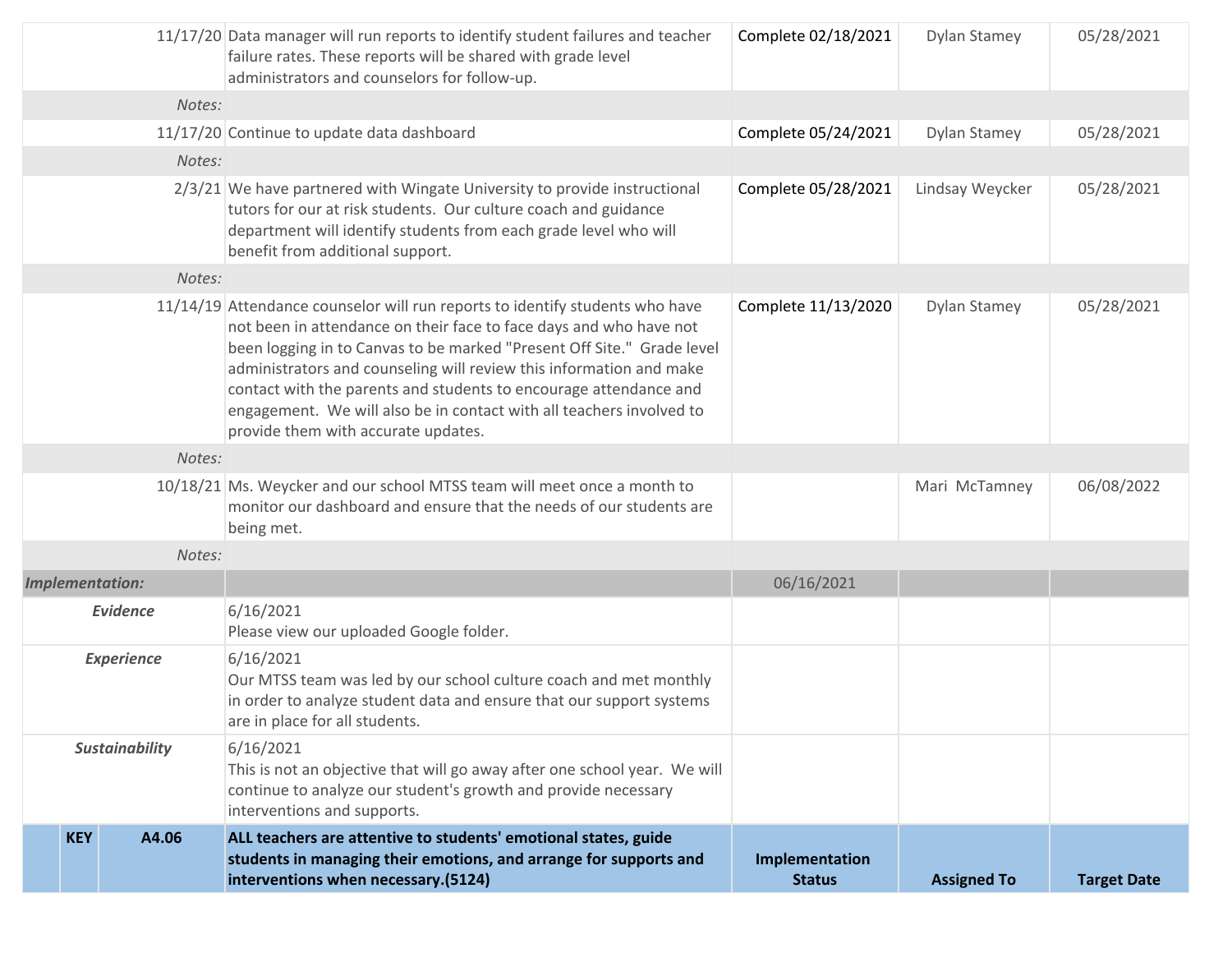| <b>Initial Assessment:</b>                 | A district initiative to add a 5th counselor in all high schools was<br>funded. Piedmont onboarded our 5th counselor in the middle of the<br>2019-2020 school year. This counselor supports the social and<br>emotional learning needs of our students.<br>During a traditional school year, counselors visit homerooms to<br>establish positive relationships. Due to Plan B and planning our<br>schedule for Covid-19, counselors are available during all lunches to<br>establish positive relationships with our students. They are also looking<br>at survey results data and addressing individual concerns with<br>students.<br>Counselors are also attending targeted SEL training and in turn,<br>providing training to our staff.<br>Counselors are documenting the students they meet with and work<br>collaboratively with our assigned social worker and behavioral<br>therapist. | <b>Limited Development</b><br>10/14/2019 |                       |            |
|--------------------------------------------|------------------------------------------------------------------------------------------------------------------------------------------------------------------------------------------------------------------------------------------------------------------------------------------------------------------------------------------------------------------------------------------------------------------------------------------------------------------------------------------------------------------------------------------------------------------------------------------------------------------------------------------------------------------------------------------------------------------------------------------------------------------------------------------------------------------------------------------------------------------------------------------------|------------------------------------------|-----------------------|------------|
|                                            | Priority Score: 3<br><b>Opportunity Score: 3</b>                                                                                                                                                                                                                                                                                                                                                                                                                                                                                                                                                                                                                                                                                                                                                                                                                                               | Index Score: 9                           |                       |            |
| <b>How it will look</b><br>when fully met: | We will have a full time 5th counselor dedicated to SEL.<br>We will have established SEL lessons, guidelines and policies to support<br>students' needs.<br>We will be able to use the documentation data to drive our school<br>counseling program.<br>Students will be able to identify and have access to at least one<br>advocate in our building. (Positive relationships)                                                                                                                                                                                                                                                                                                                                                                                                                                                                                                                |                                          | <b>Sarah Mitchell</b> | 06/08/2022 |
| <b>Actions</b>                             |                                                                                                                                                                                                                                                                                                                                                                                                                                                                                                                                                                                                                                                                                                                                                                                                                                                                                                | 4 of 5 (80%)                             |                       |            |
|                                            | 11/17/20 School administration will establish a meeting schedule with our<br>guidance department for strong communication and to collaborate as a<br>team to address our common goals.                                                                                                                                                                                                                                                                                                                                                                                                                                                                                                                                                                                                                                                                                                         | Complete 11/17/2020                      | Mari McTamney         | 12/21/2020 |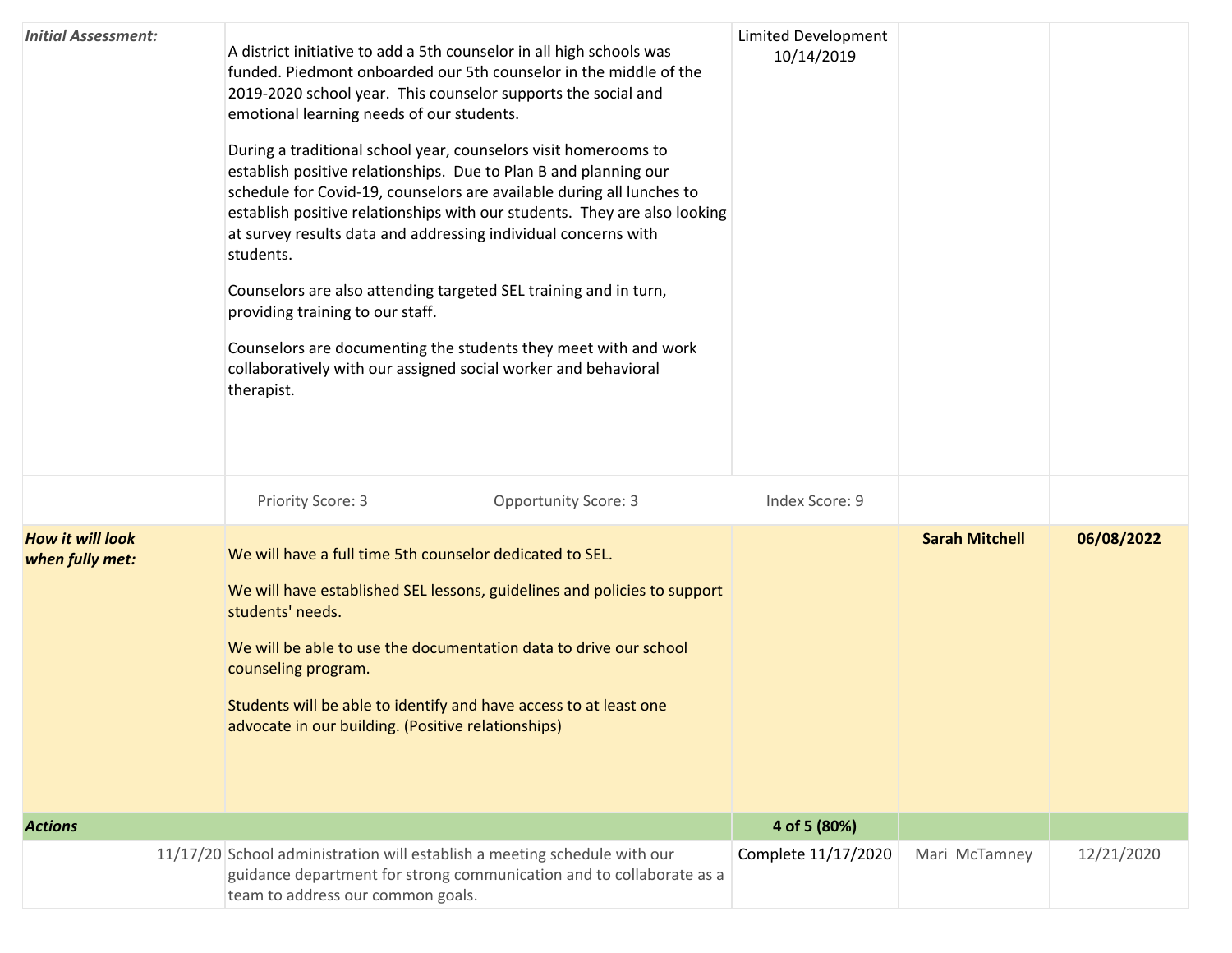|                        | going plans to support student transitions for grade-to-grade and<br>level-to-level.(5134)                                                                                                                                                                                                                                                                                                                                                  | Implementation<br><b>Status</b> | <b>Assigned To</b> | <b>Target Date</b> |
|------------------------|---------------------------------------------------------------------------------------------------------------------------------------------------------------------------------------------------------------------------------------------------------------------------------------------------------------------------------------------------------------------------------------------------------------------------------------------|---------------------------------|--------------------|--------------------|
| <b>KEY</b><br>A4.16    | continue to be.<br>The school develops and implements consistent, intentional, and on-                                                                                                                                                                                                                                                                                                                                                      |                                 |                    |                    |
| <b>Sustainability</b>  | 6/16/2021<br>We will continue to be visible and have our guidance team check in<br>with students consistently. Our Break the Silence club will continue to<br>have events and promote mental health awareness to staff and<br>students. Our guidance department is heavily involved in this and will                                                                                                                                        |                                 |                    |                    |
| <b>Experience</b>      | 6/16/2021<br>SEL has been a major focus for us at Piedmont High School. The<br>establishment of our Breaking the Silence club has brought awareness<br>to our campus and continues to grow in numbers. Our goal moving<br>forward is to strengthen the positive relationships between our<br>students and staff. We want all students to know that Piedmont High<br>School is a safe space for them and that we want what is best for them. |                                 |                    |                    |
| <b>Evidence</b>        | 6/16/2021<br>Please view the uploads folder.                                                                                                                                                                                                                                                                                                                                                                                                |                                 |                    |                    |
| <b>Implementation:</b> |                                                                                                                                                                                                                                                                                                                                                                                                                                             | 06/16/2021                      |                    |                    |
|                        | Notes: Each grading period is 6 weeks long.                                                                                                                                                                                                                                                                                                                                                                                                 |                                 |                    |                    |
|                        | 10/18/21 School guidance counselors and administration will meet with all<br>students who are failing two or more classes after each grading period.<br>We will have meaningful conversations with students and parents to<br>ensure that students are aware of interventions that need to be put in<br>place to be successful.                                                                                                             |                                 | Patrick Ledford    | 06/08/2022         |
|                        | Notes: This is an ongoing objective.                                                                                                                                                                                                                                                                                                                                                                                                        |                                 |                    |                    |
|                        | 11/17/20 Counselors will review yearly documentation data to determine high<br>needs as well as successes.                                                                                                                                                                                                                                                                                                                                  | Complete 05/28/2021             | Sarah Mitchell     | 05/28/2021         |
| Notes:                 |                                                                                                                                                                                                                                                                                                                                                                                                                                             |                                 |                    |                    |
|                        | 11/17/20 Weekly counseling visits with students and virtual check ins available.<br>Counselors will also be available to provide one on one meetings for<br>SEL support and to promote college and/or career readiness.                                                                                                                                                                                                                     | Complete 05/28/2021             | Sarah Mitchell     | 05/28/2021         |
| Notes:                 |                                                                                                                                                                                                                                                                                                                                                                                                                                             |                                 |                    |                    |
|                        | 11/17/20 Our guidance department will establish a weekly cafeteria schedule for<br>coverage and to provide support and be visible for our students. This<br>will allow them to check in with our students through daily, less formal<br>interactions outside of the guidance office.                                                                                                                                                        | Complete 11/17/2020             | Mari McTamney      | 12/21/2020         |
| Notes:                 |                                                                                                                                                                                                                                                                                                                                                                                                                                             |                                 |                    |                    |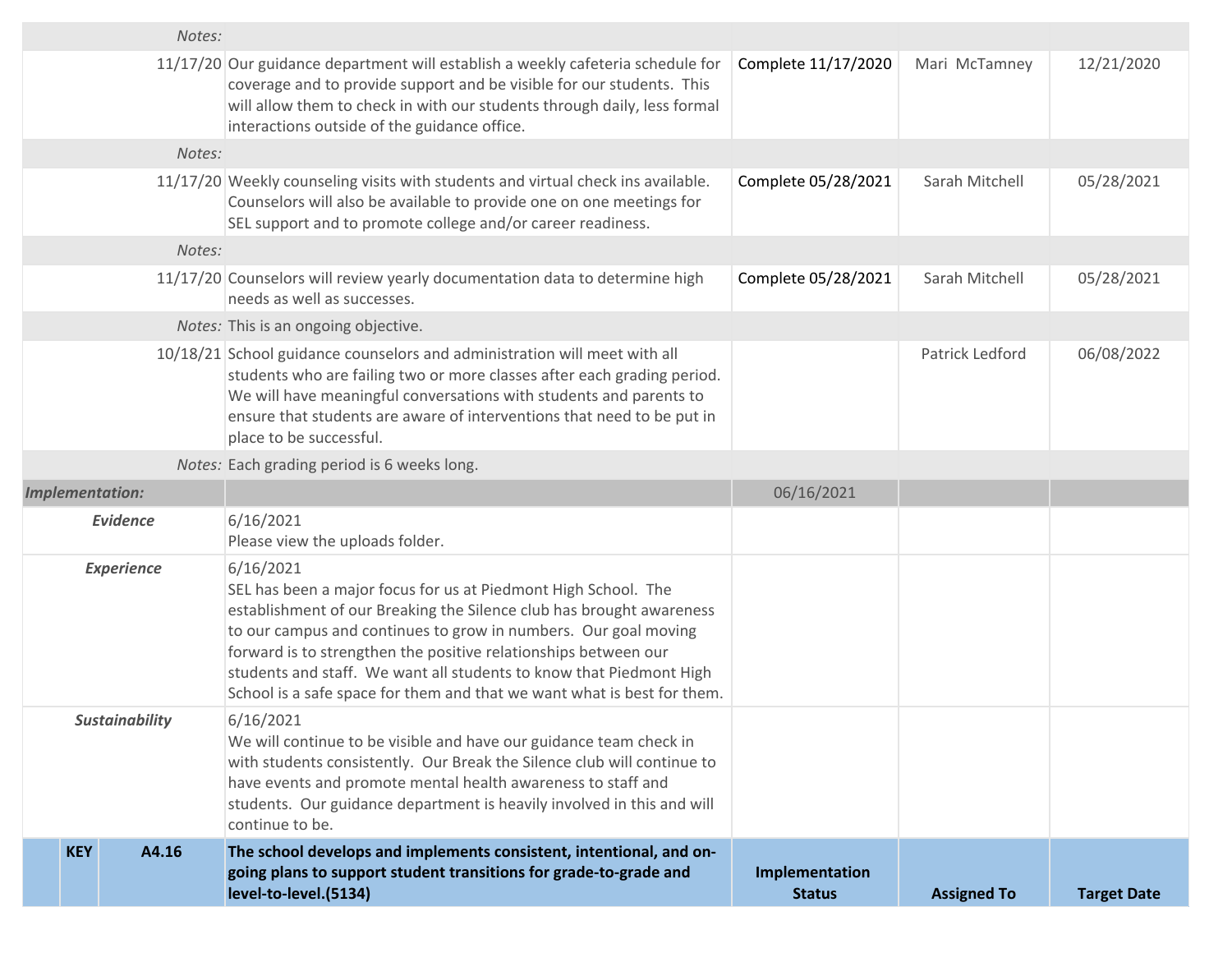| <b>Initial Assessment:</b> | Currently, we have an 8th to 9th transition plan in place. Our<br>counselors, administration and Career Development Coordinator meet<br>with 8th grade students in the spring to discuss registration for 9th<br>grade classes. Prior to this meeting, our counselors meet with<br>administration and 8th grade counselor from the middle school to<br>discuss registration as well as the teacher recommendation process.<br>We also have a new program-Freshmen Peer Mentors-in which a select<br>group of seniors mentor at-risk 9th graders as identified by the middle<br>school administration and counseling staff. They began meeting with<br>the students in the 8th grade. Over the summer, we held a freshmen<br>transition mini-camp. Mentors and teachers were on campus and held<br>workshops/info sessions for the incoming freshmen.<br>Clubs/extracurricular activities sponsors were present to talk to the<br>students about getting involved. Counselors were teaching a session on<br>graduation requirements as well as academic tutoring assistance and<br>social/emotional well being resources. Several of our mentors also held<br>a Q&A session on topics that cause the most anxiety for our freshmen.<br>We also gave out preliminary schedules and led them on a school tour.<br>Mentors and mentees are currently in the same homeroom and meet<br>each week for approximately 10 minutes. They discuss such topics as<br>academics, social media, tutoring and other topics that are relevant to<br>our freshmen class. | Limited Development<br>11/18/2019 |  |  |
|----------------------------|---------------------------------------------------------------------------------------------------------------------------------------------------------------------------------------------------------------------------------------------------------------------------------------------------------------------------------------------------------------------------------------------------------------------------------------------------------------------------------------------------------------------------------------------------------------------------------------------------------------------------------------------------------------------------------------------------------------------------------------------------------------------------------------------------------------------------------------------------------------------------------------------------------------------------------------------------------------------------------------------------------------------------------------------------------------------------------------------------------------------------------------------------------------------------------------------------------------------------------------------------------------------------------------------------------------------------------------------------------------------------------------------------------------------------------------------------------------------------------------------------------------------------------------------------------|-----------------------------------|--|--|
|----------------------------|---------------------------------------------------------------------------------------------------------------------------------------------------------------------------------------------------------------------------------------------------------------------------------------------------------------------------------------------------------------------------------------------------------------------------------------------------------------------------------------------------------------------------------------------------------------------------------------------------------------------------------------------------------------------------------------------------------------------------------------------------------------------------------------------------------------------------------------------------------------------------------------------------------------------------------------------------------------------------------------------------------------------------------------------------------------------------------------------------------------------------------------------------------------------------------------------------------------------------------------------------------------------------------------------------------------------------------------------------------------------------------------------------------------------------------------------------------------------------------------------------------------------------------------------------------|-----------------------------------|--|--|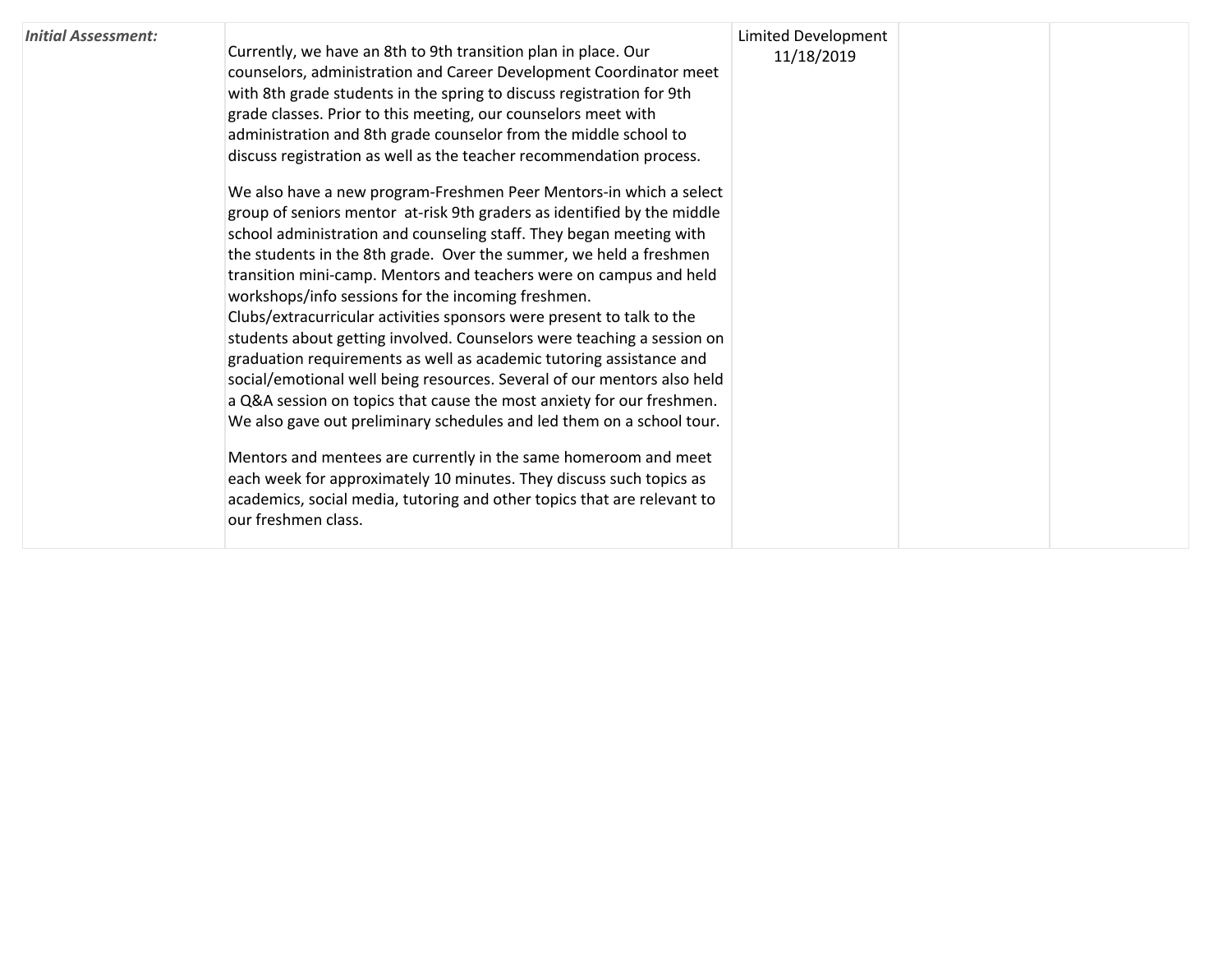|                                            | Priority Score: 2                     | <b>Opportunity Score: 3</b>                                                                                                                                                                                                                                                                                                                                                                                                                                                                                                                                                                                                                                                                                                                                                                                                                                                                                                                                                                                                                                                                                                                                                                                                                                                                                            | Index Score: 6      |                        |            |
|--------------------------------------------|---------------------------------------|------------------------------------------------------------------------------------------------------------------------------------------------------------------------------------------------------------------------------------------------------------------------------------------------------------------------------------------------------------------------------------------------------------------------------------------------------------------------------------------------------------------------------------------------------------------------------------------------------------------------------------------------------------------------------------------------------------------------------------------------------------------------------------------------------------------------------------------------------------------------------------------------------------------------------------------------------------------------------------------------------------------------------------------------------------------------------------------------------------------------------------------------------------------------------------------------------------------------------------------------------------------------------------------------------------------------|---------------------|------------------------|------------|
| <b>How it will look</b><br>when fully met: | higher level face to face course.     | There will be transition plans in place to assist 8th grade to 9th grade.<br>(freshmen mentors) Counselors continue to meet with students during<br>the year and before registration to discuss classes to take to make sure<br>they are matriculating to the next grade level. Homeroom teachers will<br>be looped to provide continuity from grade level to grade level.<br>Homeroom teachers assist students with planning from grade to grade.<br>Due to current plan B schedule, we use student's second block class for<br>teachers to assist students in planning from grade to grade. We will<br>return to a schedule that offers homeroom once we are back on plan A.<br>Core academic teachers will meet within their PLCs to discuss leveled<br>courses - Math 1 to Math 2, etc. to ensure students are prepared<br>academically to take the next level and be successful.<br>For the 2021-2022 schoolyear, we are analyzing our credit recovery<br>process to ensure that students are getting the necessary information<br>they need to have a clear understanding of the content. Through<br>collaboration between department chairs, guidance, and school<br>administration, we are deciding the best placement for students to<br>assist them in transitioning from a credit recovery course back to a |                     | <b>Patrick Ledford</b> | 06/08/2022 |
| <b>Actions</b>                             |                                       |                                                                                                                                                                                                                                                                                                                                                                                                                                                                                                                                                                                                                                                                                                                                                                                                                                                                                                                                                                                                                                                                                                                                                                                                                                                                                                                        | 4 of 5 (80%)        |                        |            |
|                                            | acclimated with Piedmont High School. | 11/17/20 With Covid-19 restrictions, our student government will create a<br>welcome/open house video for our rising freshman students to get                                                                                                                                                                                                                                                                                                                                                                                                                                                                                                                                                                                                                                                                                                                                                                                                                                                                                                                                                                                                                                                                                                                                                                          | Complete 11/17/2020 | Mari McTamney          | 12/21/2020 |
| Notes:                                     |                                       |                                                                                                                                                                                                                                                                                                                                                                                                                                                                                                                                                                                                                                                                                                                                                                                                                                                                                                                                                                                                                                                                                                                                                                                                                                                                                                                        |                     |                        |            |
|                                            | transition and registration plans.    | 11/17/20 High school counselors meet with 8th grade counselors to discuss                                                                                                                                                                                                                                                                                                                                                                                                                                                                                                                                                                                                                                                                                                                                                                                                                                                                                                                                                                                                                                                                                                                                                                                                                                              | Complete 03/31/2021 | Patrick Ledford        | 05/28/2021 |
| Notes:                                     |                                       |                                                                                                                                                                                                                                                                                                                                                                                                                                                                                                                                                                                                                                                                                                                                                                                                                                                                                                                                                                                                                                                                                                                                                                                                                                                                                                                        |                     |                        |            |
|                                            |                                       | 11/17/20 Teachers will meet at least twice monthly within their PLCs to plan and<br>discuss leveled course transitions to ensure students are ready for next                                                                                                                                                                                                                                                                                                                                                                                                                                                                                                                                                                                                                                                                                                                                                                                                                                                                                                                                                                                                                                                                                                                                                           | Complete 05/28/2021 | Dylan Stamey           | 05/28/2021 |

*Notes:*

level.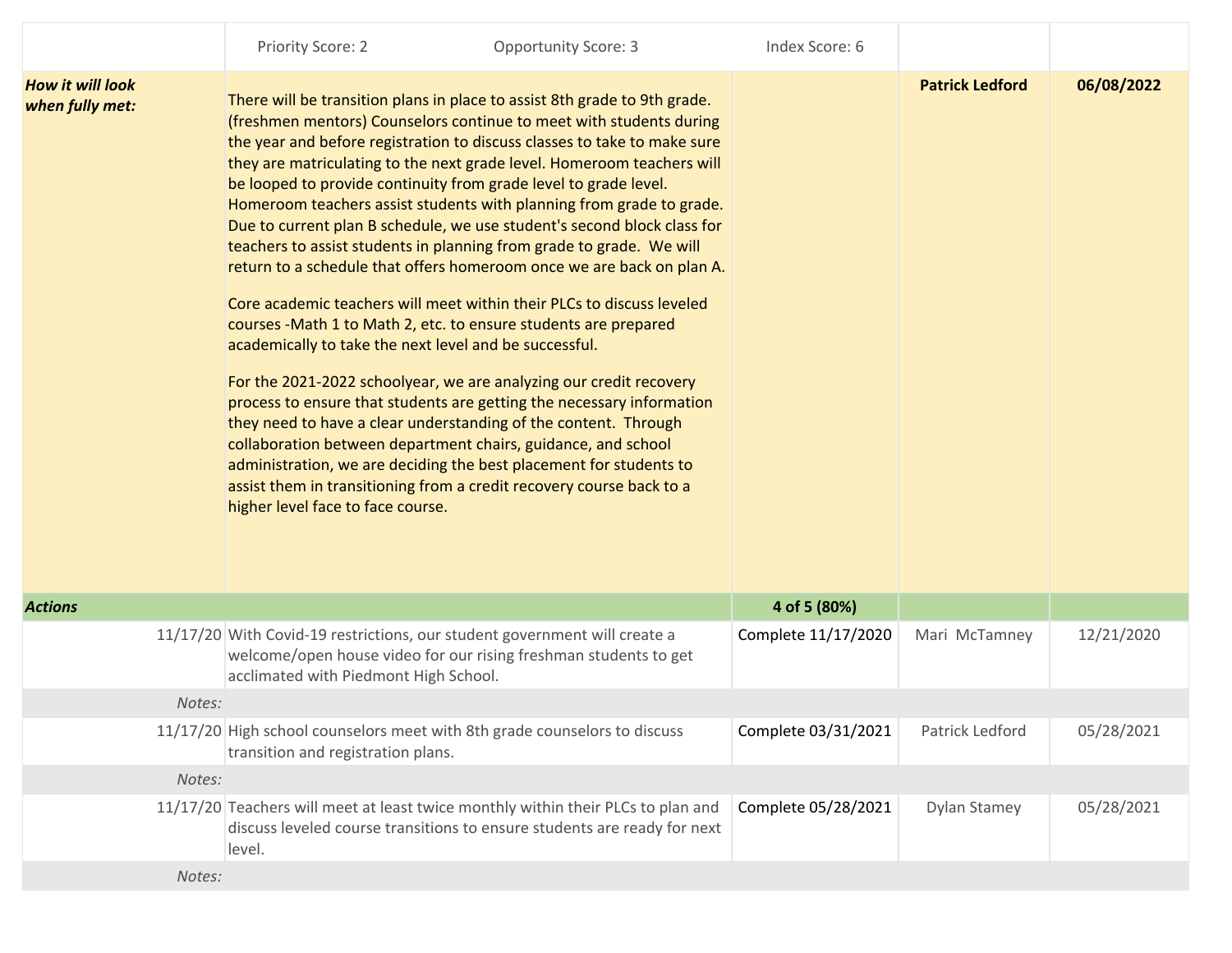|                            | 11/17/20 There will be a freshmen transition program in place to meet the needs<br>of upcoming 8th graders. Senior mentees will be assigned to identified<br>8th graders and will meet each week in homeroom. There will be a<br>summer mini-transition camp for all 8th graders which will include<br>topics to assist 8th graders with a successful transition.                                                         | Complete 05/28/2021             | Mari McTamney      | 05/28/2021         |
|----------------------------|---------------------------------------------------------------------------------------------------------------------------------------------------------------------------------------------------------------------------------------------------------------------------------------------------------------------------------------------------------------------------------------------------------------------------|---------------------------------|--------------------|--------------------|
| Notes:                     |                                                                                                                                                                                                                                                                                                                                                                                                                           |                                 |                    |                    |
|                            | 10/20/21 Guidance counselors will meet with our students who are in credit<br>recovery course and go over their overall progress and plans to get on a<br>pathway to graduate. Since Covid-19, some of our students are<br>struggling to complete their Apex courses by themselves and need<br>additional supports.                                                                                                       |                                 | Sarah Mitchell     | 06/08/2022         |
| Notes:                     |                                                                                                                                                                                                                                                                                                                                                                                                                           |                                 |                    |                    |
| <b>Implementation:</b>     |                                                                                                                                                                                                                                                                                                                                                                                                                           | 06/16/2021                      |                    |                    |
| <b>Evidence</b>            | 6/16/2021<br>Please view our provided Google form upload for evidences/artifacts.                                                                                                                                                                                                                                                                                                                                         |                                 |                    |                    |
| <b>Experience</b>          | 6/16/2021<br>With Covid restrictions, we had to get creative with how we could<br>prepare our rising 8th graders to Piedmont High School. We were able<br>to do this through videos made by our student government students.<br>We also had weekly videos for teachers to show created by our<br>students titled the Piedmont Pulse to keep students informed regarding<br>what is occurring each week throughout campus. |                                 |                    |                    |
| <b>Sustainability</b>      | 6/16/2021<br>With transition back to in person learning, we are going to work to re-<br>engage our students through relationship building and give them a<br>voice in their evidences of learning.                                                                                                                                                                                                                        |                                 |                    |                    |
| <b>Core Function:</b>      | <b>Dimension B - Leadership Capacity</b>                                                                                                                                                                                                                                                                                                                                                                                  |                                 |                    |                    |
| <b>Effective Practice:</b> | <b>Strategic planning, mission, and vision</b>                                                                                                                                                                                                                                                                                                                                                                            |                                 |                    |                    |
| <b>KEY</b><br><b>B1.03</b> | A Leadership Team consisting of the principal, teachers who lead the<br>Instructional Teams, and other professional staff meets regularly (at<br>least twice a month) to review implementation of effective practices.<br>(5137)                                                                                                                                                                                          | Implementation<br><b>Status</b> | <b>Assigned To</b> | <b>Target Date</b> |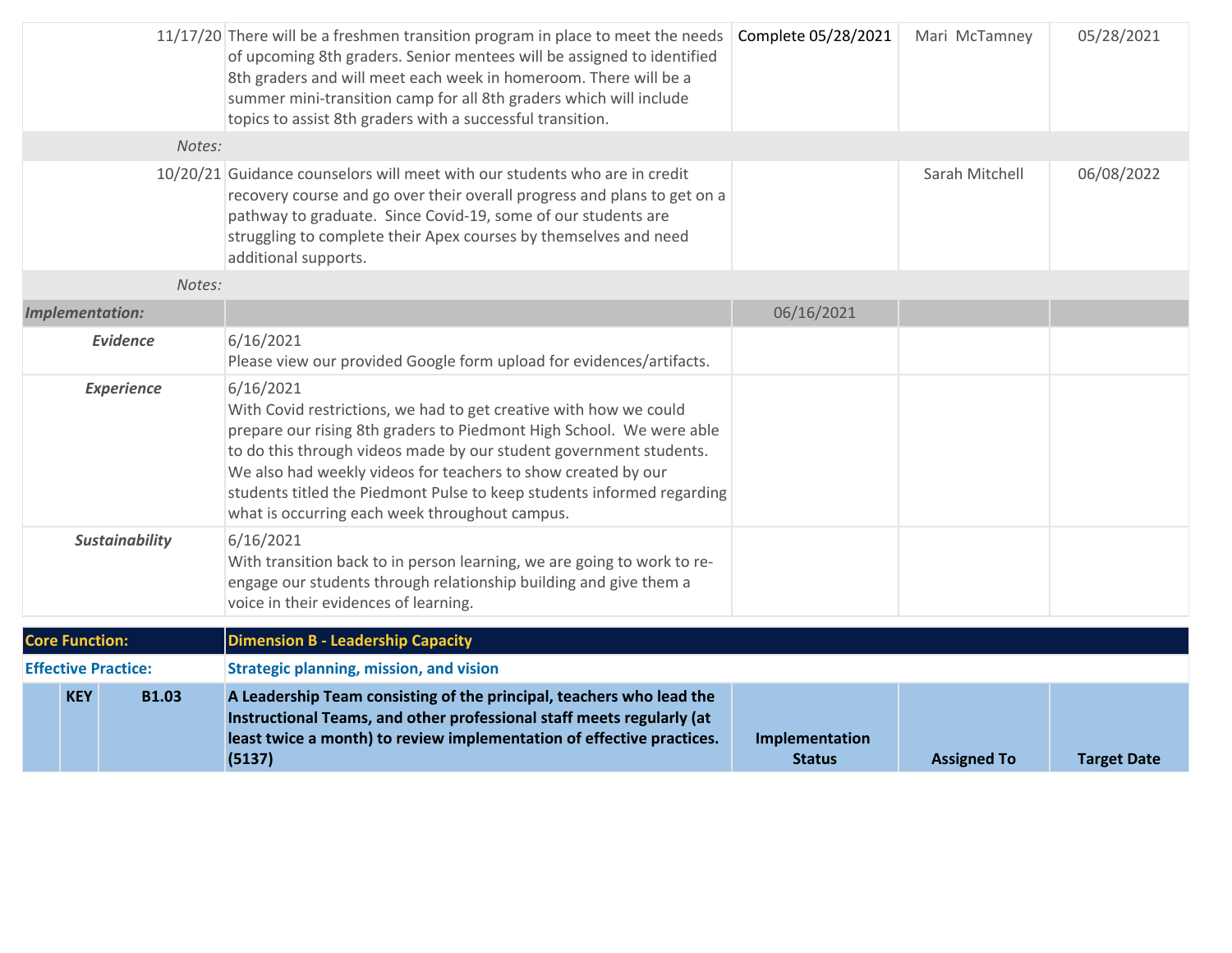| <b>Initial Assessment:</b> | As a leadership team, we hold weekly meetings on Tuesdays at 10:15 to                                                                            | Full Implementation<br>10/18/2021 |  |
|----------------------------|--------------------------------------------------------------------------------------------------------------------------------------------------|-----------------------------------|--|
|                            | discuss school decisions, concerns, students, events that are occurring,                                                                         |                                   |  |
|                            | and to discuss staff responsibilities for upcoming events and logistics.<br>We also meet once a month as a site based committee to share what is |                                   |  |
|                            | occurring at Piedmont High School and to gather feedback from our                                                                                |                                   |  |
|                            | parent and teacher representatives. This is a crucial meeting for us to                                                                          |                                   |  |
|                            | hear from our stakeholders and ensure that we are working together to                                                                            |                                   |  |
|                            | make Piedmont High School an excellent learning environment. We                                                                                  |                                   |  |
|                            | also have a monthly department chair meeting to hear from each                                                                                   |                                   |  |
|                            | department and discuss PLCs, student growth, school events, calendars,                                                                           |                                   |  |
|                            | and other important factors that occur within the school building.                                                                               |                                   |  |
|                            | Our school PLCs also meet monthly to discuss their standards, student                                                                            |                                   |  |
|                            | progress, teaching strategies, and other best practices to assist our                                                                            |                                   |  |
|                            | students in their growing process.                                                                                                               |                                   |  |
|                            |                                                                                                                                                  |                                   |  |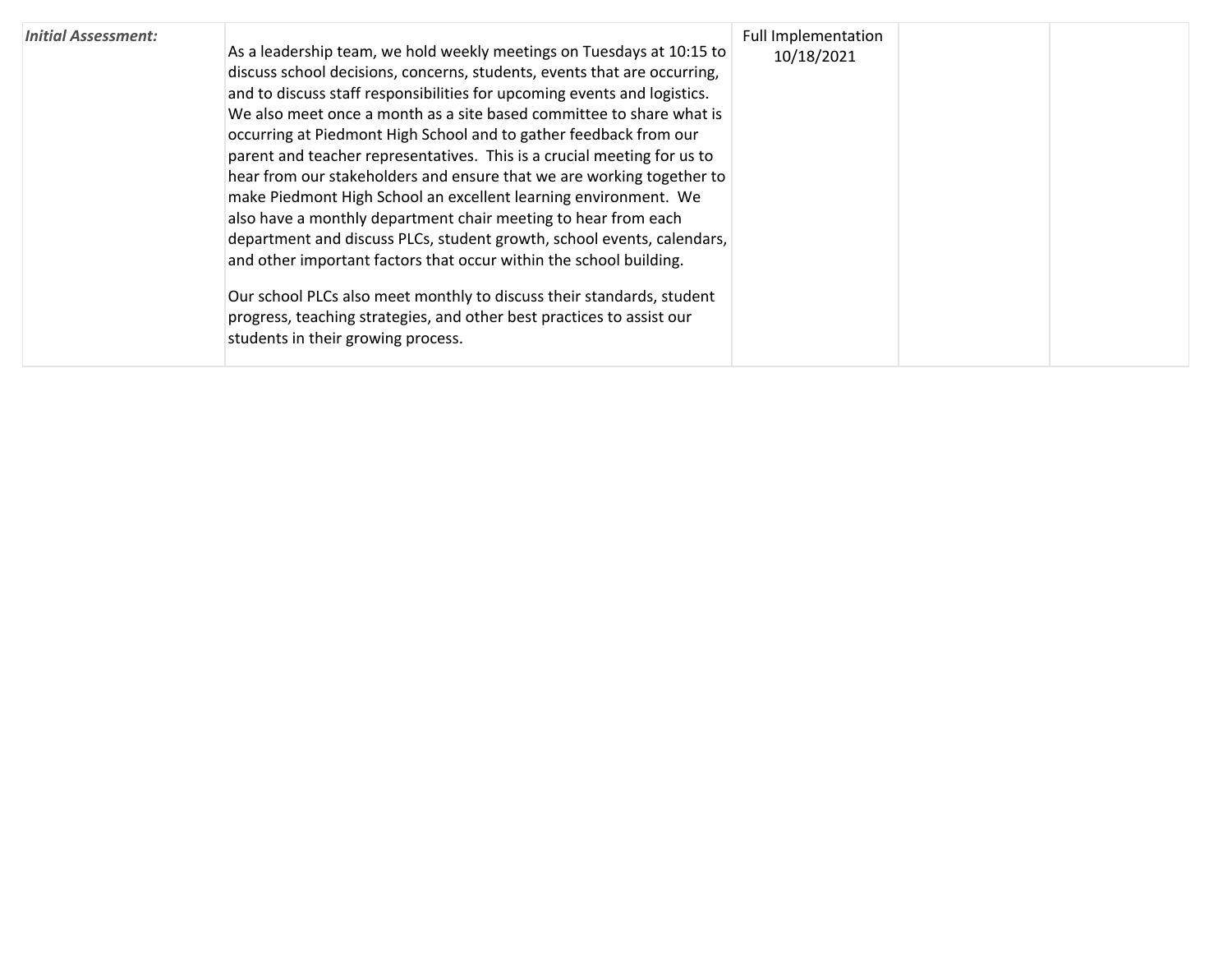| <b>Core Function:</b>                      |            |                            | <b>Dimension B - Leadership Capacity</b>                                                                                                                                                                                                                                                                                   |                                   |                        |                    |
|--------------------------------------------|------------|----------------------------|----------------------------------------------------------------------------------------------------------------------------------------------------------------------------------------------------------------------------------------------------------------------------------------------------------------------------|-----------------------------------|------------------------|--------------------|
|                                            |            | <b>Effective Practice:</b> | <b>Monitoring instruction in school</b>                                                                                                                                                                                                                                                                                    |                                   |                        |                    |
|                                            | <b>KEY</b> | <b>B3.03</b>               | The principal monitors curriculum and classroom instruction regularly<br>and provides timely, clear, constructive feedback to teachers.(5149)                                                                                                                                                                              | Implementation<br><b>Status</b>   | <b>Assigned To</b>     | <b>Target Date</b> |
| <b>Initial Assessment:</b>                 |            |                            | Principal and assistant principals all meet state observation guidelines<br>for observation timelines and feedback.<br>During the post-observation meetings, administration provides<br>feedback based on NCEES observation standards and curriculum<br>alignment.<br>Currently doing periodic walkthroughs of classrooms. | Limited Development<br>10/14/2019 |                        |                    |
|                                            |            |                            | Priority Score: 3<br><b>Opportunity Score: 3</b>                                                                                                                                                                                                                                                                           | Index Score: 9                    |                        |                    |
| <b>How it will look</b><br>when fully met: |            |                            | Teachers will receive timely and valid feedback after each<br>formal/informal observation. Teachers will be able to use the feedback<br>to improve instruction which should in turn, drive student<br>learning/achievement.<br>Administration will have a digital walkthrough feedback form to utilize.                    |                                   | <b>Patrick Ledford</b> | 06/08/2022         |
| <b>Actions</b>                             |            |                            |                                                                                                                                                                                                                                                                                                                            | 3 of 4 (75%)                      |                        |                    |
|                                            |            |                            | 11/17/20 With virtual learning and the use of Canvas, school administration will<br>provide clear expectations for teachers regarding what an exemplar<br>Canvas page should include for smooth navigation for all stakeholders.<br>Administration will also review teacher's Canvas pages and provide<br>feedback.        | Complete 11/17/2020               | Dan Edwards            | 12/21/2020         |
|                                            |            | Notes:                     |                                                                                                                                                                                                                                                                                                                            |                                   |                        |                    |
|                                            |            |                            | 11/17/20 Administration will complete observations by the stated deadlines for<br>the district.                                                                                                                                                                                                                            | Complete 05/28/2021               | Patrick Ledford        | 05/28/2021         |
|                                            |            | Notes:                     |                                                                                                                                                                                                                                                                                                                            |                                   |                        |                    |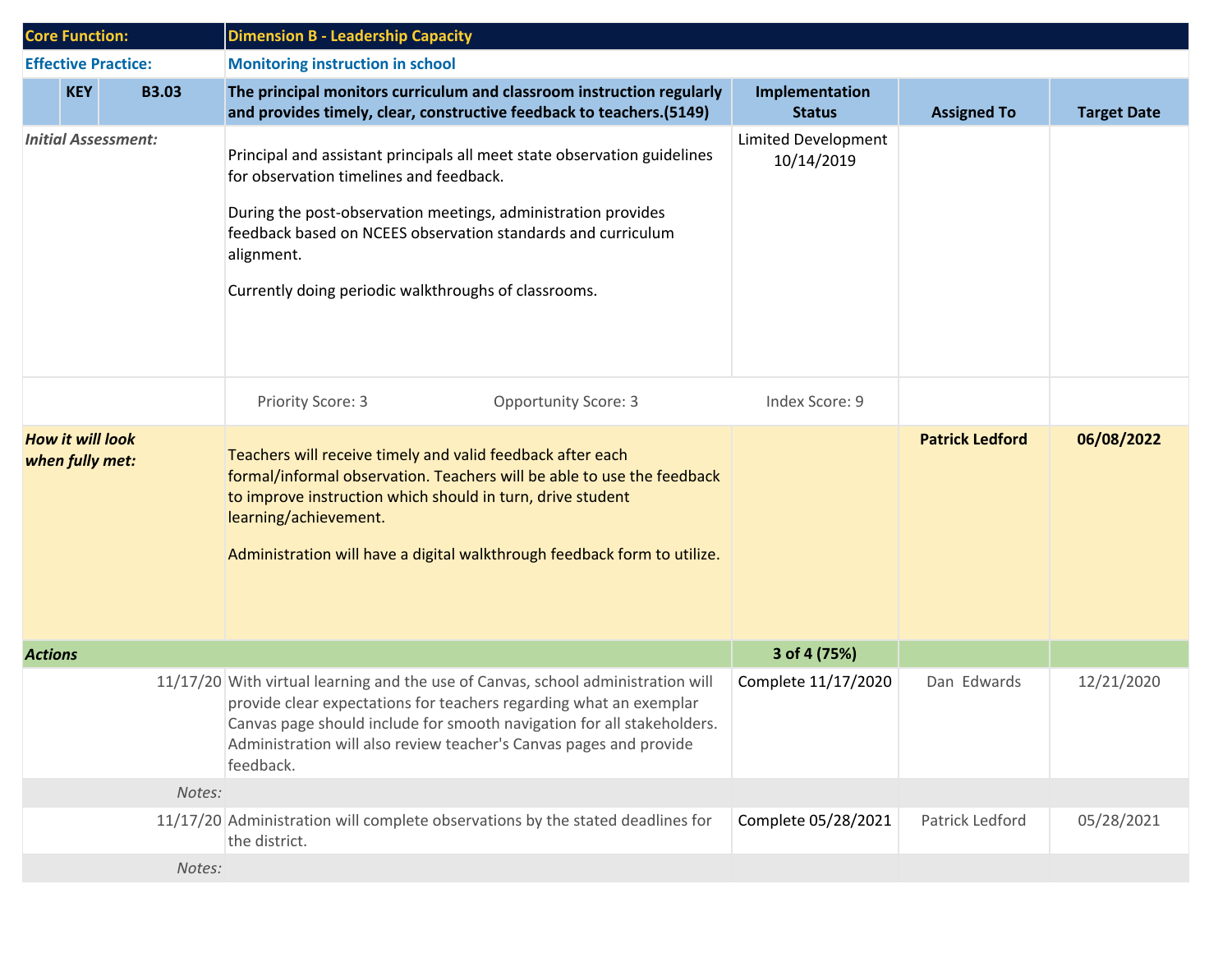|                                 | 10/14/19 Create a shared digital walkthrough instrument that would enable<br>administration to provide immediate feedback to teachers.                                                                                                                                                                                                             | Complete 10/28/2020             | Dylan Stamey       | 05/28/2021         |
|---------------------------------|----------------------------------------------------------------------------------------------------------------------------------------------------------------------------------------------------------------------------------------------------------------------------------------------------------------------------------------------------|---------------------------------|--------------------|--------------------|
| Notes:                          |                                                                                                                                                                                                                                                                                                                                                    |                                 |                    |                    |
|                                 | 10/20/21 For the 2021-2022 schoolyear, our administrative team will visit<br>classrooms and provide meaningful feedback to assist our teachers and<br>students to grow. Visibility and building positive relationships with all<br>stakeholders is essential in continuing to build a strong school culture<br>and excellent learning environment. |                                 | Mari McTamney      | 06/08/2022         |
| Notes:                          |                                                                                                                                                                                                                                                                                                                                                    |                                 |                    |                    |
| <b>Implementation:</b>          |                                                                                                                                                                                                                                                                                                                                                    | 06/16/2021                      |                    |                    |
| Evidence                        | 6/16/2021<br>Please view our uploaded Google folder for artifacts.                                                                                                                                                                                                                                                                                 |                                 |                    |                    |
| <b>Experience</b>               | 6/16/2021<br>Our administrative team consistently visited classrooms and provided<br>feedback to our teachers for them to grow as educators. Our goal for<br>next school year is to strengthen our PLCs with student driven data and<br>a plan for what is best for our student's learning.                                                        |                                 |                    |                    |
| <b>Sustainability</b>           | 6/16/2021<br>Continued walkthroughs and feedback, stronger and more meaningful<br>PLC meetings, deep data dives with a plan of action.                                                                                                                                                                                                             |                                 |                    |                    |
| <b>Core Function:</b>           | <b>Dimension C - Professional Capacity</b>                                                                                                                                                                                                                                                                                                         |                                 |                    |                    |
| <b>Effective Practice:</b>      | <b>Quality of professional development</b>                                                                                                                                                                                                                                                                                                         |                                 |                    |                    |
| <b>KEY</b><br>C <sub>2.01</sub> | The LEA/School regularly looks at school performance data and<br>aggregated classroom observation data and uses that data to make<br>decisions about school improvement and professional development<br>needs.(5159)                                                                                                                               | Implementation<br><b>Status</b> | <b>Assigned To</b> | <b>Target Date</b> |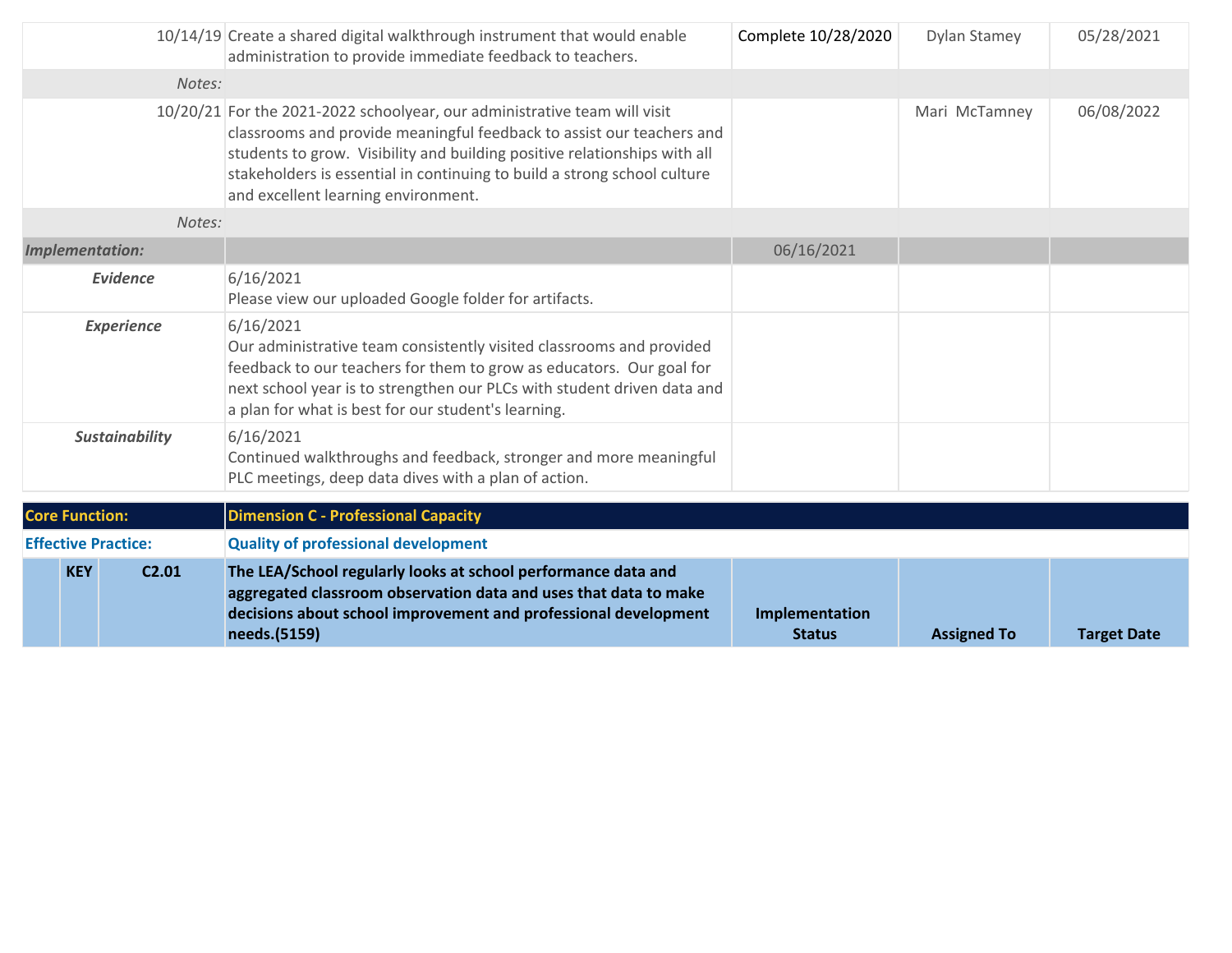| <b>Initial Assessment:</b> | Teachers and administrative team are provided benchmark and testing<br>data which is used to make instructional decisions and possible<br>interventions.<br>Some teachers and each administrator utilizes EVAAS data to determine<br>pathways for students transitioning from 8th to 9th grade. We also use<br>it to determine which students are placed in foundational courses to<br>provide needed assistance and which are placed in the accelerated<br>pathways.<br>Some teachers utilize benchmark data to identify and reteach concepts<br>that were not mastered and to identify strengths/weaknesses and plan<br>instruction accordingly.<br>There is an identified MTSS coordinator that has created a district-wide<br>data-dashboard to assist with collection of individual student data for<br>invention purposes.<br>The district has provided Instructional Content Facilitators to assist our<br>teachers with disaggregation of benchmark and testing data for<br>planning purposes.<br>We currently utilize a classroom walk-through form to provide instant<br>feedback to teachers to allow them to reflect and make instructional<br>modifications to their lesson plans/instruction. | <b>Limited Development</b><br>02/05/2020 |  |  |
|----------------------------|-------------------------------------------------------------------------------------------------------------------------------------------------------------------------------------------------------------------------------------------------------------------------------------------------------------------------------------------------------------------------------------------------------------------------------------------------------------------------------------------------------------------------------------------------------------------------------------------------------------------------------------------------------------------------------------------------------------------------------------------------------------------------------------------------------------------------------------------------------------------------------------------------------------------------------------------------------------------------------------------------------------------------------------------------------------------------------------------------------------------------------------------------------------------------------------------------------------|------------------------------------------|--|--|
|----------------------------|-------------------------------------------------------------------------------------------------------------------------------------------------------------------------------------------------------------------------------------------------------------------------------------------------------------------------------------------------------------------------------------------------------------------------------------------------------------------------------------------------------------------------------------------------------------------------------------------------------------------------------------------------------------------------------------------------------------------------------------------------------------------------------------------------------------------------------------------------------------------------------------------------------------------------------------------------------------------------------------------------------------------------------------------------------------------------------------------------------------------------------------------------------------------------------------------------------------|------------------------------------------|--|--|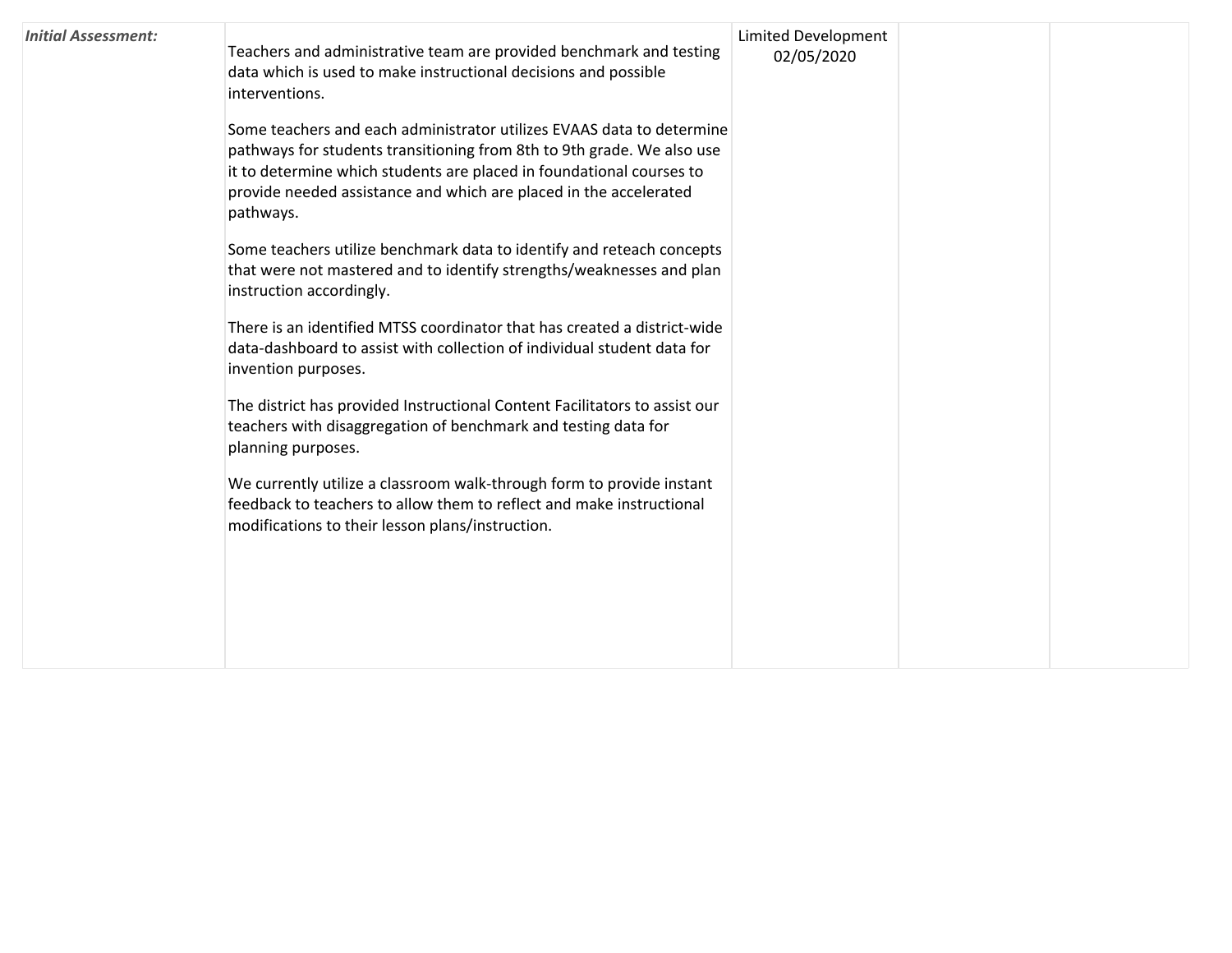| <b>How it will look</b><br>when fully met: | All teachers will utilize EVAAS, benchmark and testing data to improve<br>instructional delivery and to make scheduling decisions. We do not<br>have any data from the Spring 2020 semester due to Covid-19.<br>Teachers will make instructional changes based on walkthrough and<br>observation feedback and suggestions.<br>Administration will use growth/NCFE/EOC performance data to adjust<br>master schedule. |                     | <b>Dan Edwards</b> | 06/08/2022 |
|--------------------------------------------|----------------------------------------------------------------------------------------------------------------------------------------------------------------------------------------------------------------------------------------------------------------------------------------------------------------------------------------------------------------------------------------------------------------------|---------------------|--------------------|------------|
| <b>Actions</b>                             |                                                                                                                                                                                                                                                                                                                                                                                                                      | 1 of 3 (33%)        |                    |            |
|                                            | 2/1/21 School administration will analyze Fall 2020 EOC proficiency data to<br>plan for growth in Math I, Math III, Biology, and English II.                                                                                                                                                                                                                                                                         | Complete 02/15/2021 | Patrick Ledford    | 05/28/2021 |
| Notes:                                     |                                                                                                                                                                                                                                                                                                                                                                                                                      |                     |                    |            |
|                                            | 10/11/21 School administration will analyze Fall 2021 EOC data for Math I, Math<br>III, Biology, and English II.                                                                                                                                                                                                                                                                                                     |                     | Mari McTamney      | 06/08/2022 |
| Notes:                                     |                                                                                                                                                                                                                                                                                                                                                                                                                      |                     |                    |            |
|                                            | 2/5/20 Professional development provided to teachers on how to utilize EVAAS<br>data to make instructional decisions to drive student growth and<br>mastery.                                                                                                                                                                                                                                                         |                     | Dan Edwards        | 06/08/2022 |
|                                            | Notes: This will be an objective that we carry over into the 2021-2022<br>schoolyear. We believe it is essential for teachers to utilize EVAAS data<br>to drive growth in their classroom in the best interests of their<br>students.                                                                                                                                                                                |                     |                    |            |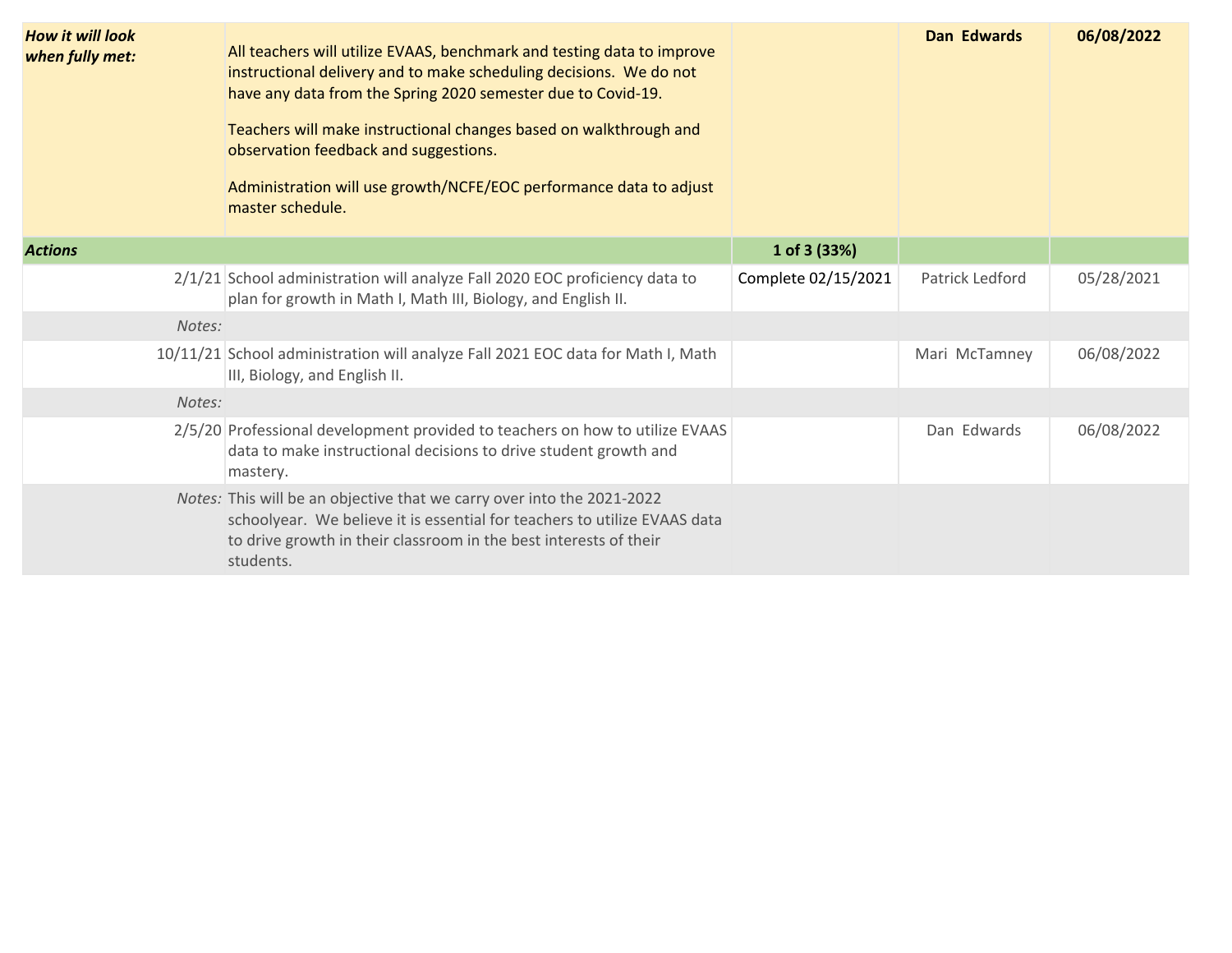| <b>Core Function:</b>                      |       |        | <b>Dimension C - Professional Capacity</b>                                                                                                                                                                                                                                                                                                                                                                                                      |                                   |                     |                    |  |  |
|--------------------------------------------|-------|--------|-------------------------------------------------------------------------------------------------------------------------------------------------------------------------------------------------------------------------------------------------------------------------------------------------------------------------------------------------------------------------------------------------------------------------------------------------|-----------------------------------|---------------------|--------------------|--|--|
| <b>Effective Practice:</b>                 |       |        | <b>Talent recruitment and retention</b>                                                                                                                                                                                                                                                                                                                                                                                                         |                                   |                     |                    |  |  |
| <b>KEY</b>                                 | C3.04 |        | The LEA/School has established a system of procedures and protocols<br>for recruiting, evaluating, rewarding, and replacing staff.(5168)                                                                                                                                                                                                                                                                                                        | Implementation<br><b>Status</b>   | <b>Assigned To</b>  | <b>Target Date</b> |  |  |
| <b>Initial Assessment:</b>                 |       |        | At the start of the 2nd semester, we are fully staffed. We have newly<br>hired a Spanish teacher, a Foods and Nutrition teacher, and a new<br>distance learning facilitator. As an administrative team, we consistently<br>ensure that we are visible and have an open door to address any<br>teaching concerns. We also consistently meet with department chairs<br>to discuss upcoming events and check overall morale within<br>departments. | Limited Development<br>01/19/2022 |                     |                    |  |  |
| <b>How it will look</b><br>when fully met: |       |        | We will monitor district survey data regarding our teacher working<br>conditions survey and strive to improve in areas where we can grow.                                                                                                                                                                                                                                                                                                       |                                   | <b>Dylan Stamey</b> | 06/08/2022         |  |  |
| <b>Actions</b>                             |       |        |                                                                                                                                                                                                                                                                                                                                                                                                                                                 | 0 of $1(0%)$                      |                     |                    |  |  |
|                                            |       |        | 1/19/22 Weekly administrative meetings to share new information, plan events<br>for staff, and address any concerns that our colleagues may have.                                                                                                                                                                                                                                                                                               |                                   | Mari McTamney       | 06/08/2022         |  |  |
|                                            |       | Notes: |                                                                                                                                                                                                                                                                                                                                                                                                                                                 |                                   |                     |                    |  |  |
| <b>Core Function:</b>                      |       |        | <b>Dimension E - Families and Community</b>                                                                                                                                                                                                                                                                                                                                                                                                     |                                   |                     |                    |  |  |
| <b>Effective Practice:</b>                 |       |        | <b>Family Engagement</b>                                                                                                                                                                                                                                                                                                                                                                                                                        |                                   |                     |                    |  |  |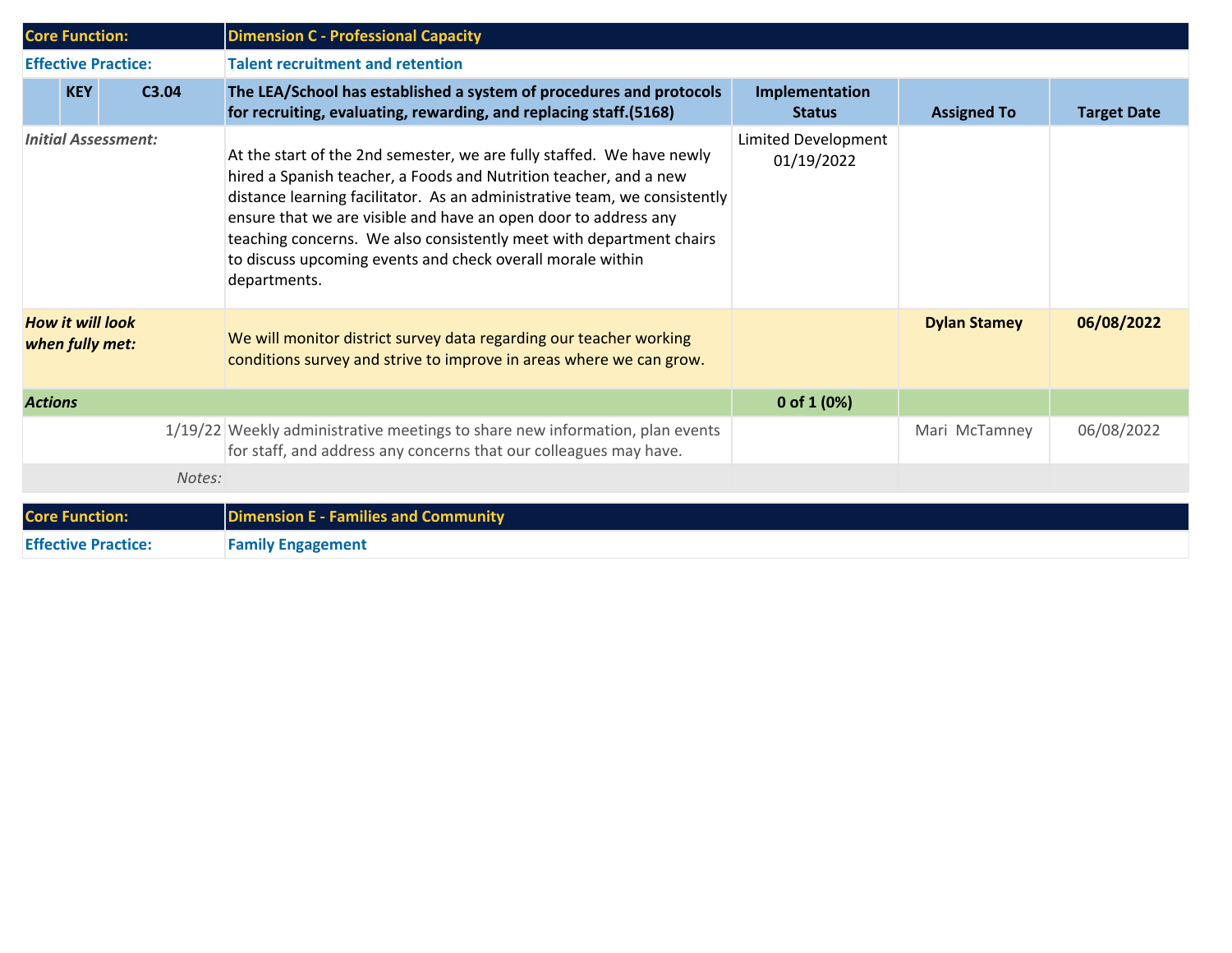|                                            | <b>KEY</b> | E1.06 | The school regularly communicates with parents/guardians about its<br>expectations of them and the importance of the curriculum of the<br>home (what parents can do at home to support their children's<br>learning).(5182)                                                                                                                                                                                                                                                                                                                                                                                                                                                                                                                                                        | Implementation<br><b>Status</b>   | <b>Assigned To</b> | <b>Target Date</b> |
|--------------------------------------------|------------|-------|------------------------------------------------------------------------------------------------------------------------------------------------------------------------------------------------------------------------------------------------------------------------------------------------------------------------------------------------------------------------------------------------------------------------------------------------------------------------------------------------------------------------------------------------------------------------------------------------------------------------------------------------------------------------------------------------------------------------------------------------------------------------------------|-----------------------------------|--------------------|--------------------|
| <b>Initial Assessment:</b>                 |            |       | Parents/community members are notified of school events/happenings<br>through resources such as Connect-ed, PowerSchool, website, and<br>multiple social media outlets.<br>Teachers have a Canvas LMS page that parents can access to see what<br>their student is doing/learning in classes.<br>We currently hold open houses to allow parents to meet with teachers,<br>counselors and administration to ask curriculum questions. One<br>particular open house is geared specifically toward freshmen to address<br>transition, curriculum, expectations, etc.<br>It is an expectation that teachers make contact with parents to inform<br>them of any academic issues and to support their student in the<br>classroom.<br>Parent/teacher conferences with counselor included | Limited Development<br>02/05/2020 |                    |                    |
| <b>How it will look</b><br>when fully met: |            |       | Each teacher will maintain a fully implemented and active Canvas page<br>for students/parents.<br>Open houses/curriculum night will continue to be held. Covid-19<br>restrictions have effected this process and we have accommodated<br>virtually. For the 2021-2022 schoolyear, we are now back to our<br>traditional schedule for in person open house/events.<br>All social media/electronic communication will be kept current with<br>information for parents to support student learning.<br>Teachers will maintain 2-way communication with parents/guardians to<br>support student learning.                                                                                                                                                                              |                                   | <b>Janet Smith</b> | 06/08/2022         |
| <b>Actions</b>                             |            |       |                                                                                                                                                                                                                                                                                                                                                                                                                                                                                                                                                                                                                                                                                                                                                                                    | 3 of 5 (60%)                      |                    |                    |
|                                            |            |       | 11/17/20 Mr. Stamey will establish a schedule for weekly Connect Eds and "This<br>Week" for all stakeholder to stay informed with the events occurring at<br>Piedmont High School.                                                                                                                                                                                                                                                                                                                                                                                                                                                                                                                                                                                                 | Complete 11/17/2020               | Dylan Stamey       | 12/21/2020         |